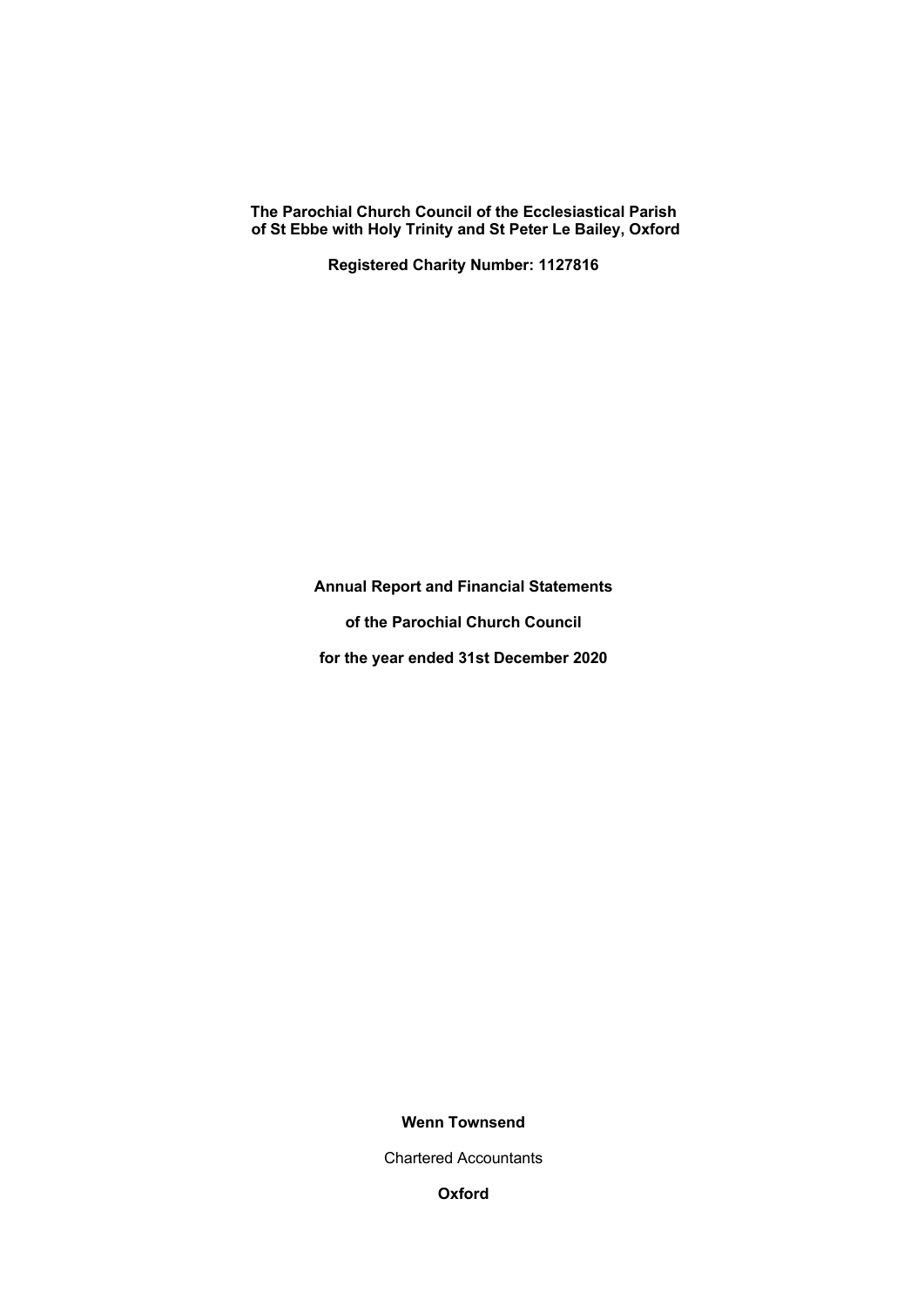## **Annual Report for the year ending 31st December 2020**

This report is prepared in accordance with the Charities Act 2011 and Accounting and Reporting by Charities: Statement of Recommended Practice applicable to charities preparing their accounts in accordance with the Financial Reporting Standard applicable in the UK and Republic of Ireland published in October 2019, and covers the activities of the Parochial Church Council during the year ended 31st December 2020. In accordance with the Charities Act 2011 the PCC is registered as a charity with the Charity Commission (charity number 1127816). St Ebbe's Church is situated in Pennyfarthing Place, off St Ebbe's Street, in central Oxford. We also meet regularly at 30-34 Lime Walk, Headington.

### **Reference and Administration Details:**

| Incumbent:                              | The Revd Canon Vaughan Roberts<br>The Rectory<br>2 Roger Bacon Lane<br>Oxford<br><b>OX1 1QE</b>   |
|-----------------------------------------|---------------------------------------------------------------------------------------------------|
| Banks:                                  | Barclays Bank Plc<br><b>Oxford City Centre</b><br>PO Box 333<br>Oxford<br>OX13HS                  |
|                                         | <b>CAF Bank Ltd</b><br>25 Kings Hill Avenue<br>Kings Hill, West Malling<br>Kent<br><b>ME194JQ</b> |
| <b>Statutory Auditor:</b>               | Wenn Townsend<br>30 St Giles<br>Oxford<br>OX13LE                                                  |
| <b>Associate Minister (Operations):</b> | The Revd Tim Dossor<br>2 Roger Bacon Lane<br>Oxford<br><b>OX1 1QE</b>                             |
| <b>Headington Administrator:</b>        | Jill Gascoigne<br>21 Latimer Road<br>Headington<br>Oxford<br>OX3 7PG                              |

# **Membership**

During the year the following staff served as members of the PCC:

Associate Minister (9.45 Congregation Leader) Revd Peter Wilkinson<br>Associate Minister (Women & Parish) Annabel Heywood Associate Minister (Women & Parish) **Annabel Hey**<br>Minister & Headington Congregation Leader **Alistair Horn** Minister & Headington Congregation Leader **Alistair Horn Congregation Leader** Alistair Horn Associate Minister (Headington) Associate Minister (Headington) Associate Minister (Operations) Revd Tim Dossor Curate (11.45 Congregation Leader & Students) Revd Joel Knight Grace Church Cowley Leader **Reveller** Revd Ben Vane

Incumbent (Rector) The Revd Canon Vaughan Roberts - Chairman Churchwardens: Paul Taylor (to November 2020)

Alistair Cory Stephen Smith (from November 2020)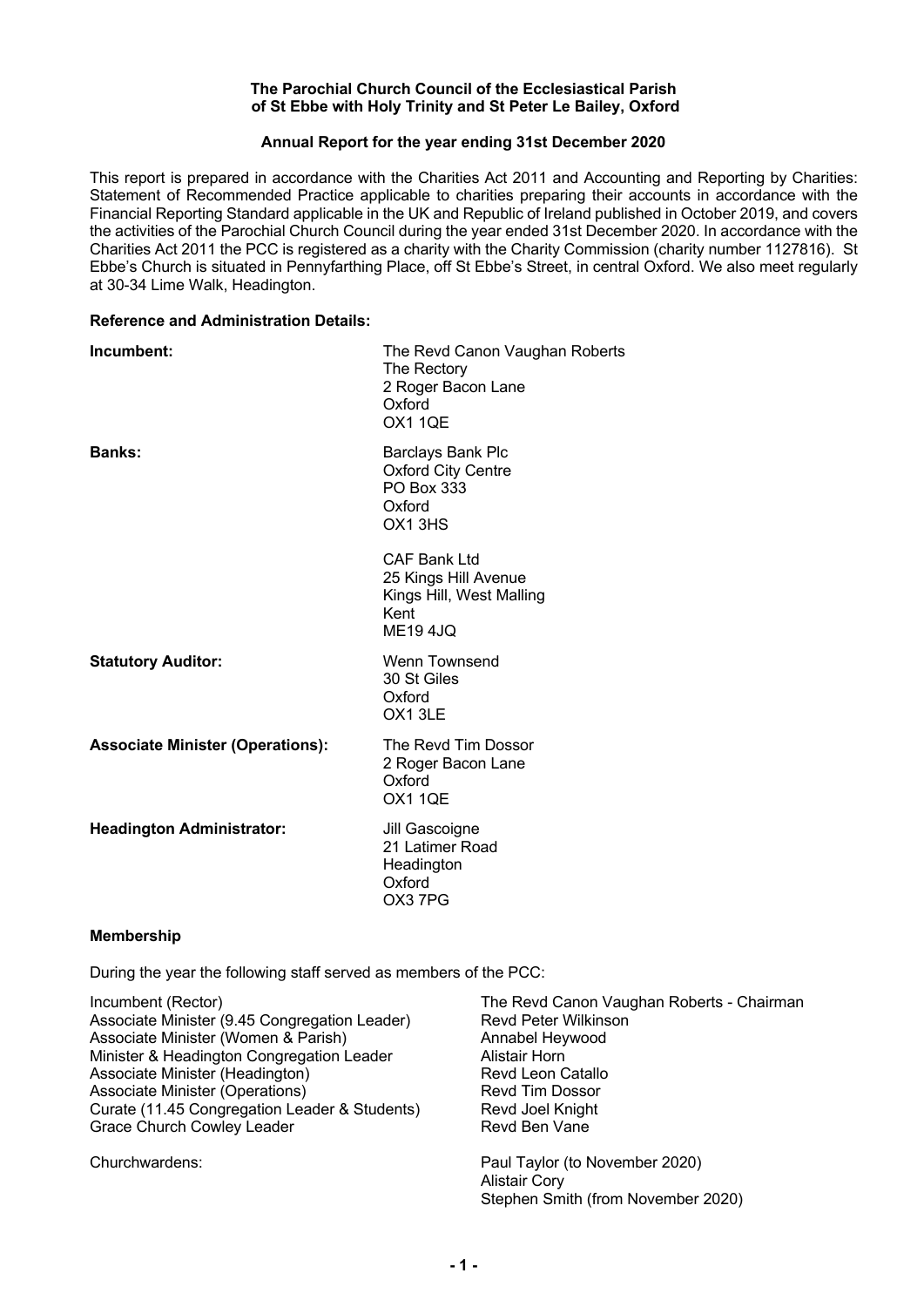# **Annual Report for the year ending 31st December 2020 (continued)**

# **Membership (continued)**

| Representatives on the Deanery Synod: | Julia Cameron<br>Simon Neal<br>Paul Taylor (to November 2020)<br>Penelope Wearn<br>Jeff Hunter (from November 2020)<br>Rahul Ravindran (from November 2020)<br>Susan Berry (from November 2020)<br>Trevor Rayment (from November 2020)                                                                                                                                     |
|---------------------------------------|----------------------------------------------------------------------------------------------------------------------------------------------------------------------------------------------------------------------------------------------------------------------------------------------------------------------------------------------------------------------------|
| Elected members of the PCC:           | Susan Berry - PCC Secretary<br>Sarah Bond<br>Graham Collins (until March 2020)<br>Peter Haynes (from May 2020)<br><b>Matthew Davidson</b><br>Robert Horner<br>Jeff Hunter<br>Helen Lamb<br>Stephen Smith (until November 2020)<br>Trevor Rayment - Hon. Treasurer<br>Suzanne Wilson-Higgins<br>Jonathan Nicholas (from November 2020)<br>David Parker (from November 2020) |

The Rector, elected members of the PCC, the Churchwardens and the Representatives on the Deanery Synod are all Trustees of the charity for the purposes of charity law.

### **Aim of the Church**

The aim of the Church is to see God glorified as we engage in three tasks: reaching out to non-believers, building up Christians and sending out Christians to serve.

#### **Structure, Governance and Management**

The PCC operates through a number of Committees, which meet between full meetings of the PCC:

- The Standing Committee, made up of the Rector, Churchwardens, Secretary, the Associate Minister (Operations) and Treasurer, has the power to transact some of the business of the PCC between meetings.
- The Headington Committee has delegated responsibility for the work at St Ebbe's Headington.
- The Grace Church Cowley Committee has delegated responsibility for the work at Grace Church Cowley.
- The Overseas Partners Support Group (and the equivalent Reaching the Nations Group at Headington) and the UK Mission Group oversee selection, sending and support of mission partners and present proposals to the PCC concerning mission work.
- The Finance Committee supports the Treasurer in preparing budgets and financial forecasting to aid the PCC in its decision-making. They also update financial procedures and policies to aid the PCC in appropriate management of finances.
- The Pastoral Care Committee aims to ensure there is support and care for those who need it within the church family and considers ways to improve our pastoral care across the church.
- An Evangelism Committee meets to encourage and support evangelism.
- A Hardship Fund Committee oversees our support for those in our church and area in need.
- The Buildings Committee has responsibility for the fabric of our current buildings.
- The Governance Committee has responsibility for advising the PCC on governance matters.

The PCC (Powers) Measure 1956, requires the PCC to co-operate with the minister in promoting the whole mission of the Church, pastoral, evangelistic, social and ecumenical.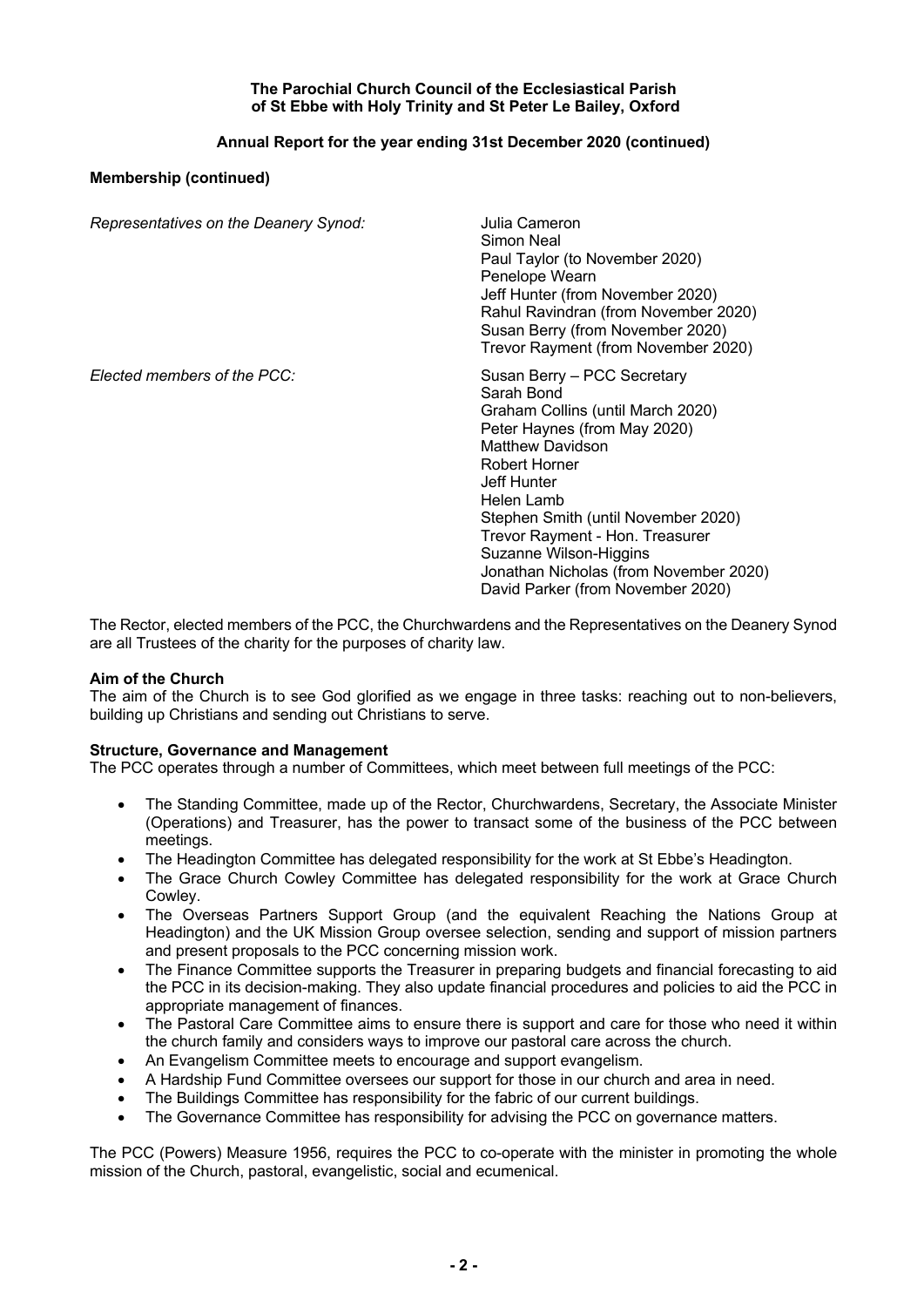## **Annual Report for the year ending 31st December 2020 (continued)**

### **Induction and Training of PCC Members**

New members are briefed on their legal obligations under church and charity law, the committee and decisionmaking processes, the plans of the church and recent financial performance. They are encouraged to receive appropriate training to facilitate the undertaking of their role.

### **Objectives and activities for the public benefit**

The objective of the charity is to promote in the ecclesiastical parish the whole mission of the church. This is primarily done through meeting for teaching of the Bible, praise and prayer in 8 congregations. The church also provides for work with children of all ages on Sundays, after school, in school holidays and during the day on Wednesday for toddlers. The church supports the mission of the church through prayer and financial support of partners overseas and in the UK. The church also supports education through hosting the South Central Ministry Training Course and supporting trainees at theological college. The church hosts a number of weddings, baptisms and funerals each year.

The church aims to see Christians built up for service through midweek Fellowship Groups, Roots for those in their 20s and 30s, Focus and iFocus (Explore at Headington) for domestic and international students, and Thesis for post-graduate students. The church also aims to reach out to others through a variety of evangelistic events as well as courses for those investigating the Christian faith (e.g. Christianity Explored), and a homeless outreach.

The Trustees have complied with their duty to have due regard to the guidance on public benefit published by the Charity Commission in exercising their powers and duties.

#### **Grant-making policies**

Annual budgets for UK mission and International mission are set at 6% and 19% respectively of the previous year's regular giving. The decision making on specific grants is made by the Overseas Partners Support Group (OPSG), Reaching the Nations (RTN) at Headington and UK Mission Group (UKMG).

The congregations are occasionally invited by the PCC to contribute to specific appeals of behalf of designated charities. In 2020, £37,514 was collected for our Harvest Offerings (2019: £18,424) in order to alleviate hardship in the communities supported by three of St Ebbe's mission partners.

# **Use of volunteers**

The PCC appreciates that the work of St Ebbe's is hugely dependent upon the contribution of volunteers and wishes to record its thanks to all who offer their time and talents. Volunteers working with children and vulnerable adults are subject to DBS (Disclosure & Barring Service) checks in line with St Ebbe's Safeguarding Policy and ratified by name by the PCC. St Ebbe's has a Parish Safeguarding Officer for each base – Central: Alyson Willis; Headington: Ali Seddighi; Cowley: Greer Jones. Safeguarding is a regular consideration of the PCC. The Safeguarding Policy was reviewed in November and new policies were written for various new areas of church life, including young people meeting via Zoom.

## **Achievements and Performance**

#### **General Review of the Year**

The PCC met 7 times during the year. The main topics considered during the year were the impact of Covid on church life, staff and finances, and new developments to seek to serve in the new context. The PCC was also concerned with staff appointments, finance, safeguarding appointments and Church of England matters, and received regular reports from sub-committees and congregation leaders.

The principal responses to Covid were in three areas. First, practical and pastoral support for members of St Ebbe's and those who live in the Parish. Many members of the church volunteered to help, providing aid to those who were house-bound, and pastoral support to a number who found lockdown challenging, particularly for mental health. Secondly, the pattern of services changed; at the times we were not allowed to meet physically, we moved services online through YouTube. At the start of lockdown St Ebbe's Central began a Daily Service, a weekday 15-minute service (initially live, later pre-recorded) at 8:45am with a talk, song and prayers. Sunday services were either pre-recorded or livestreamed from homes or church. As restrictions eased, some physical services restarted, and we continued to livestream for those unable to attend.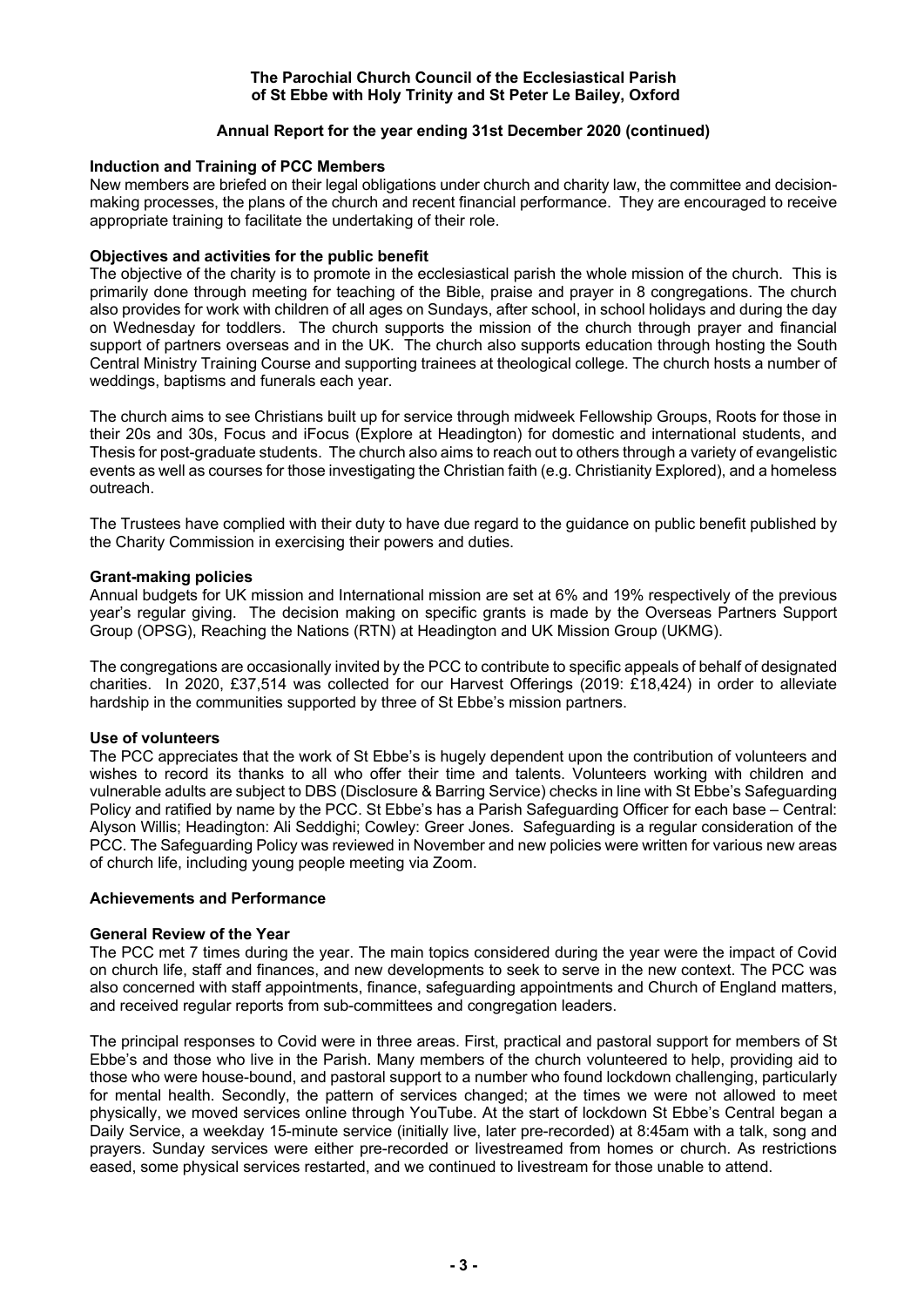### **Annual Report for the year ending 31st December 2020 (continued)**

### **General Review of the Year (continued)**

The PCC oversaw the safe management of our buildings and the changes in safe operation of services to enable a Covid-safe environment. Thirdly, small group meetings moved online as well, including the Church Prayer Meeting. This proved a challenge for many, but was a key way in which pastoral care was mutually provided by the church family.

There have been few senior staff changes this year. Philip Percival ended his role as Music Minister to be able to focus on completing his PhD and leading EMU Music. Liv Chapman was appointed in his place, initially for a period of six months. Rev Paul Bolton was appointed as Associate Minister, Children and Families, at St Ebbe's Headington.

Unusually all four first year apprentices decided not to extend to a second year in the scheme, so September began with 7 new apprentices at Central; at Headington two new apprentices joined two staying on and at Cowley, the apprentice stayed on for a second year.

Sundays saw significant changes as we moved online. Our primary focus at Sunday services is on hearing and preaching God's word and pre-Covid, at Central we continued series in Colossians and Jeremiah; at Cowley we looked at Mark and Jonah, at Headington Esther and Romans. After the Covid pandemic struck, we moved online and central to our preaching was helping people in the midst of turmoil and change. Topics included 'God and Covid-19' and Revelation 5-7, Mark and 2 Timothy. Midweek Bible study groups, such as Focus (undergraduate students), iFocus (international undergraduate students), Conversation (language students), Roots (20s-30s), Thesis (postgraduates), Fellowship Groups (Central), Home Groups (Headington), Missional Communities (Cowley), moved online and many other groups either stopped (such as Sparklers and Splat, the toddlers groups) or moved online (such as the South Central Gospel Partnership Ministry Training Course which St Ebbe's normally hosts on Tuesdays). Thursday Afternoon Fellowship met intermittently, when allowed, as a worship service.

Week-night clubs held for children and teenagers were forced to stop for a time but continued to meet when allowed during the Autumn. Impact, the youth group at Central, used fire pits and patio heaters to be enabled to meet outdoors in small groups through into winter. Sadly, our annual children's Holiday Bible Clubs during the summer could not happen physically, but drew together a broad group, jointly with Headington and Cowley online.

Our ministry to children, youth and their families has continued when allowed on Sundays, under covid-safe conditions. When we were not allowed to meet physically at Central, 'Sunday Stories for Families', at Headington 'Sunday Club', video resources were made available, with a dramatization of the reading, songs, a Bible talk and more!

It has been a complex time to serve the parish and congregations of St Ebbe's, but we have seen wonderful fruit in church family supporting one another, serving those around them and holding out the good news of Christ to friends, family and colleagues. A particular highlight of his has been a termly Christianity Explored Course run on Zoom which has had 50 then over 20 attending each week. St Ebbe's Headington produced a series of videos addressing questions raised by Covid. Grace Church Cowley ran a series of events reaching out to those living locally, 'Cowley Conversations' with a livestream testimony followed by questions. These events were also followed by a Christianity Explored Course online.

#### **Oxford Diocese**

The provision of a Bishop's Mission Order for Grace Church, Cowley continued to be consulted on and taken forward.

## **Church Attendance**

At the time of the Annual Parochial Church Meeting in April 2020 there were 489 (2019: 484) on the church electoral roll. In 2020 our total weekly Sunday attendance was very difficult to assess, as many were watching online with households often watching on a shared screen. The majority of regular attendees are members of small groups to help them study the Bible, encourage each other, and grow as disciples of Jesus Christ.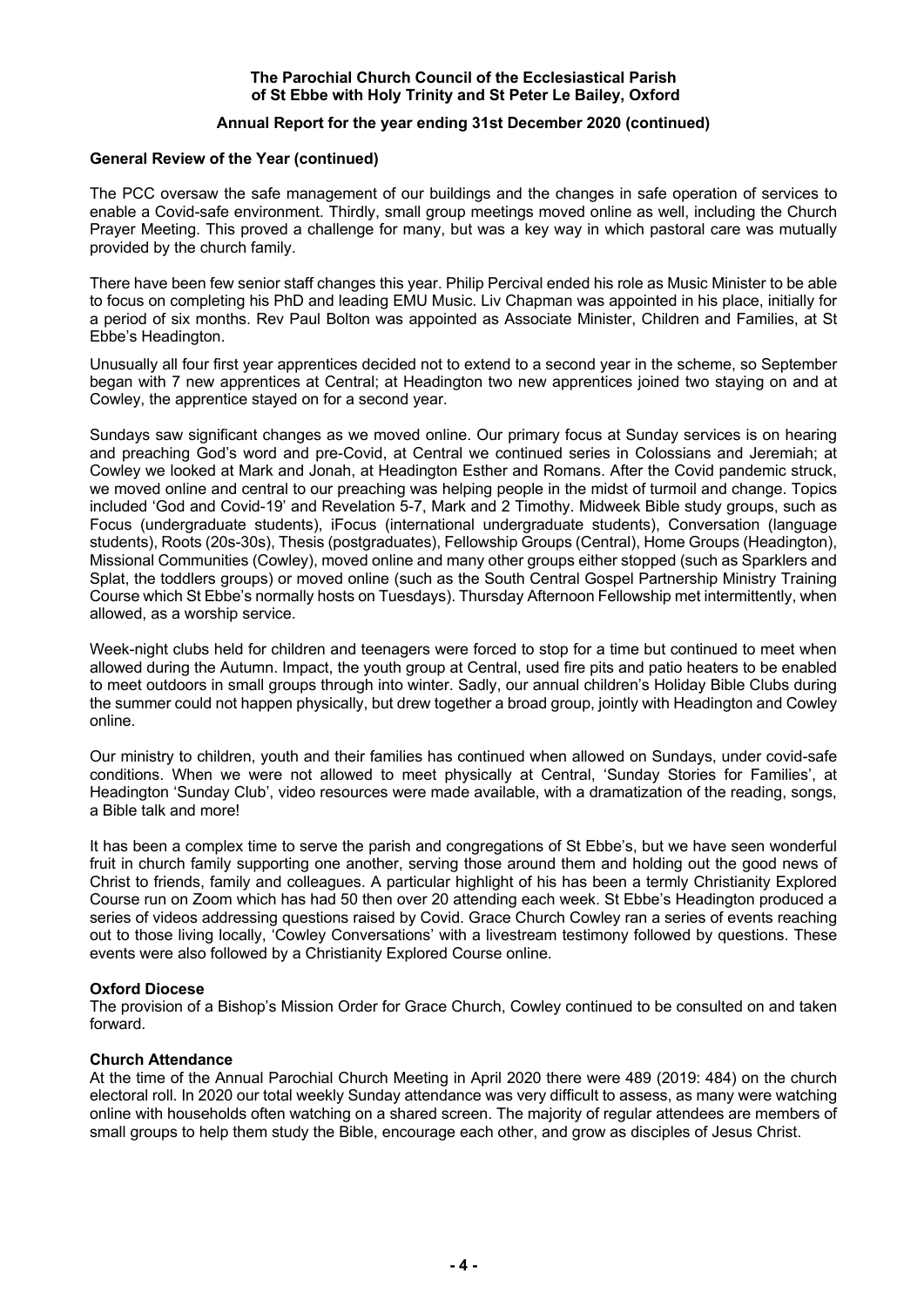## **Annual Report for the year ending 31st December 2020 (continued)**

### **General Review of the Year (continued)**

### **Fabric Report**

Work to improve the drainage at the West End of the church building was completed at the start of 2020. Since that time, the humidity under the floor in the worst affected area has been monitored continuously. Unfortunately, by the autumn it had become clear that the subfloor at the West end had not dried significantly during the year. A consultant has been engaged to advise on the source of the damp and possible solutions.

The audio-visual system has been upgraded by adding a new camera and video mixing console, in addition to upgrading the existing camera to HD (1080p) and upgrading the computer used to project image and words onto screens around the church**.**

## **Financial Review**

Our God has been very kind to us over recent years, providing just what is needed for his work through St Ebbe's and 2020 was no exception. Overall, our total funds including restricted funds increased by £44,229 in the year. The Headington General Restricted Fund recorded a surplus of £64,769 (2019: surplus of £25,634). Within these figures there is evidence of great blessings and also substantial financial challenges arising from the completion of the Building for Growth Project and the start of the Grace Church in Cowley in 2019.

The vast majority of our income comes from the faithful regular giving of God's people, and we are once again thankful to our Lord and the generosity of his people for this year's response. Once Gift Aid is included, in 2020 we received regular gifts of £1,026,924 an overall 7% increase over the previous year. We thank God for the commitment of our regular givers, many for a great number of years and at significant personal cost, and particularly for those who have started to give regularly this past year. Our Gift Days in May and November are significant moments in the year and are necessary to meet the balance of our general expenditure and for specific new expenditure. This year £220,108 was given (2019: £252,188) across our Gift Days for which we are full of thanks and gratitude. Friends of St Ebbe's Trust (FoSE) has continued to support the student work at St Ebbe's, and we remain exceedingly grateful to all those former students who support FoSE to enable it to make these donations year by year. During the prior year we benefitted from Legacies of £30,000 for which we are extremely appreciative (2020: £nil).

Total expenditure in 2020 was £1,811,882 (2019: £1,892,418). In 2019, there was ca £60,000 of expenditure, on the Temple Cowley building and £65,000 was committed to repairs to the church drainage. The costs of the Cowley works were met largely by donations in 2018 and 2019 and the PCC seeks to pay the costs of the drainage from the funds of the Ecclesiastical Charity. It is appropriate to remember that our priority is the proclamation of the Good News of Jesus to individuals, and appropriately our greatest costs are to enable people to minister this good news, either directly or indirectly

We are committed to paying 19% of our previous year's regular income as grants to support the work of the Gospel overseas and 6% within the UK. For 2020 a total of £239,409 (2019: £203,665) was given away as grants for this work. We also raise one-off collections for special causes (e.g. Harvest Offerings).

The Honorary Treasurer, Trevor Rayment, Tim Wilson (for Headington) and Sarah Bond (for Grace Church Cowley) have guided the PCC throughout the year, supported by our Finance Committee and with regular reports to Standing Committee, Headington Committee, Grace Church Cowley Committee and the PCC. Day to day financial matters have been handled by Bev Adam for Central and by Rachel Browning at Headington Finance direction was provided by Helen Gerry. We are thankful for their care and attention.

### **Significant Events**

We are continually grateful to our Lord for everyone who gives towards the work here, and very especially to those who give regularly and faithfully over many years. Our normal expenditure is relatively predictable and stable from year to year but also significant, and so we remain dependent on renewed generosity of giving each year.

2020 has been a year where despite a national pandemic the finances of all church congregations, (Central, Headington and Cowley) have remained steady or have grown. It has also been a year when we have continued to seek to share the love of Jesus with other people and to build up Christians in their discipleship.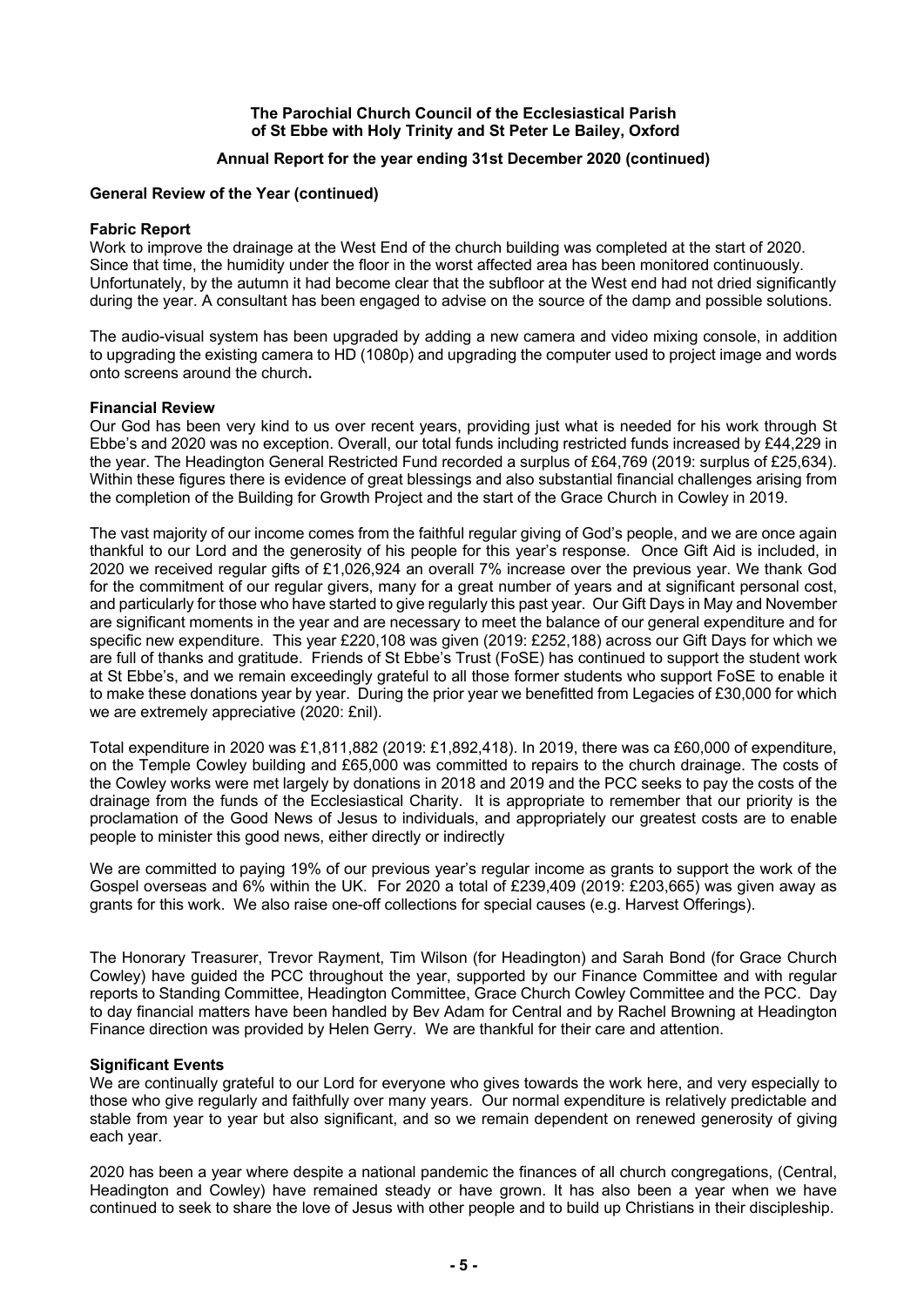## **Annual Report for the year ending 31st December 2020 (continued)**

### **Senior Management**

The PCC aims to align senior staff remuneration with the stipend scales applicable to clergy and other lay workers within Oxford Diocese and updated by them with effect from each April. Senior management, comprising Rector, Congregation Leaders and Associate Minister (Operations) are paid at Incumbent levels, either in total (including housing allowance) or on a net basis where we provide housing (The Rector is paid a stipend by Oxford Diocese and a housing allowance by PCC).

## **Reserves Policy**

The PCC has a reserves policy that it considers appropriate to the financial risks of the charity, and in accordance with best practice, namely that we should hold reserves in the form of net current assets sufficient to cover the equivalent of at least three months of unavoidable expenditure by the church. In this context "unavoidable" would include building and accommodation-related costs, salaries and payroll expenses, expenditure normally met from grants received and grant commitments to mission partners. In circumstances where the cover might reduce to a minimum of 2.4 months expenditure for planned investment purposes, there should be an achievable recovery plan alongside. For the general unrestricted fund, at the end of 2020 we had £389,820 of net current assets, compared to £389,826 at the end of 2019, and £106k above the PCC policy requirement of 3 months' expenditure.

Seen in the light of a global pandemic, the state of reserves at the end of 2020 is truly humbling and astonishing. The Lord has been generous and gracious. PCC is mindful that the economic impact of the Covid-19 pandemic is only beginning to be become clear and therefore it will give careful prayerful consideration to the best use of the resource given to it in 2020.

### **Principal Risks and Uncertainties**

As part of its responsibilities the PCC maintains an overview of the various activities of the church to ensure that the best current practice is followed. Policies are in place for the following particular areas of the work of the church:

*Safeguarding for the Protection of Children and Vulnerable Adults*. This is an area where best practice develops year by year. Following new guidance from Oxford Diocese we have updated some of our practices and training during the year and the PCC has continued to give Safeguarding its priority.

*Insurance.* The present Parish Plus policy with Ecclesiastical Insurance Group plc was established in 2000. The sums therein are increased annually to allow for inflation and were formally reviewed by Ecclesiastical during the year. Headington, Cowley and the Pennyfarthing buildings and other risks are also insured through Ecclesiastical Insurance Group plc.

*Financial policy and procedures* covering best practice. Wenn Townsend continue to advise on church finances and oversee the staff payroll. The safety of monies on deposit and when invested, together with any rate of interest where appropriate are monitored by the Church Manager and the Treasurer who report to the Standing Committee and the PCC as needed.

*Health & Safety*. The current policy was first approved in September 2014 and is reviewed regularly. The Governance Committee has been set up to advise the PCC on a range of policies and governance issues, including this policy. New risk assessments were created and followed in the management of our buildings and meetings during Covid.

The PCC considers there are two main areas of uncertainty as it looks forward:

- Our regular expenditure is met each year from giving in that year. We are very thankful to everyone who has committed to give regularly, but we remain dependent on that giving to continue our work. We are encouraged to see an increase in giving during the past year but are also aware of increased expenditure commitments during 2020 (e.g. for Cowley). Careful management of our income and expenditure will be a priority during this year, alerting our congregations to the financial needs if appropriate.
- Exceptional expenditure. the Building for Growth Project is completed except for the retentions for defects and snaggings. We still await completion of the corrections needed to the floor, which could have unforeseen financial consequences. The drainage works carried out the at West end of the church building proved much more expensive than had been originally foreseen. During the year, the Lord has provided for these additional costs in various and unexpected ways so that they will have been met.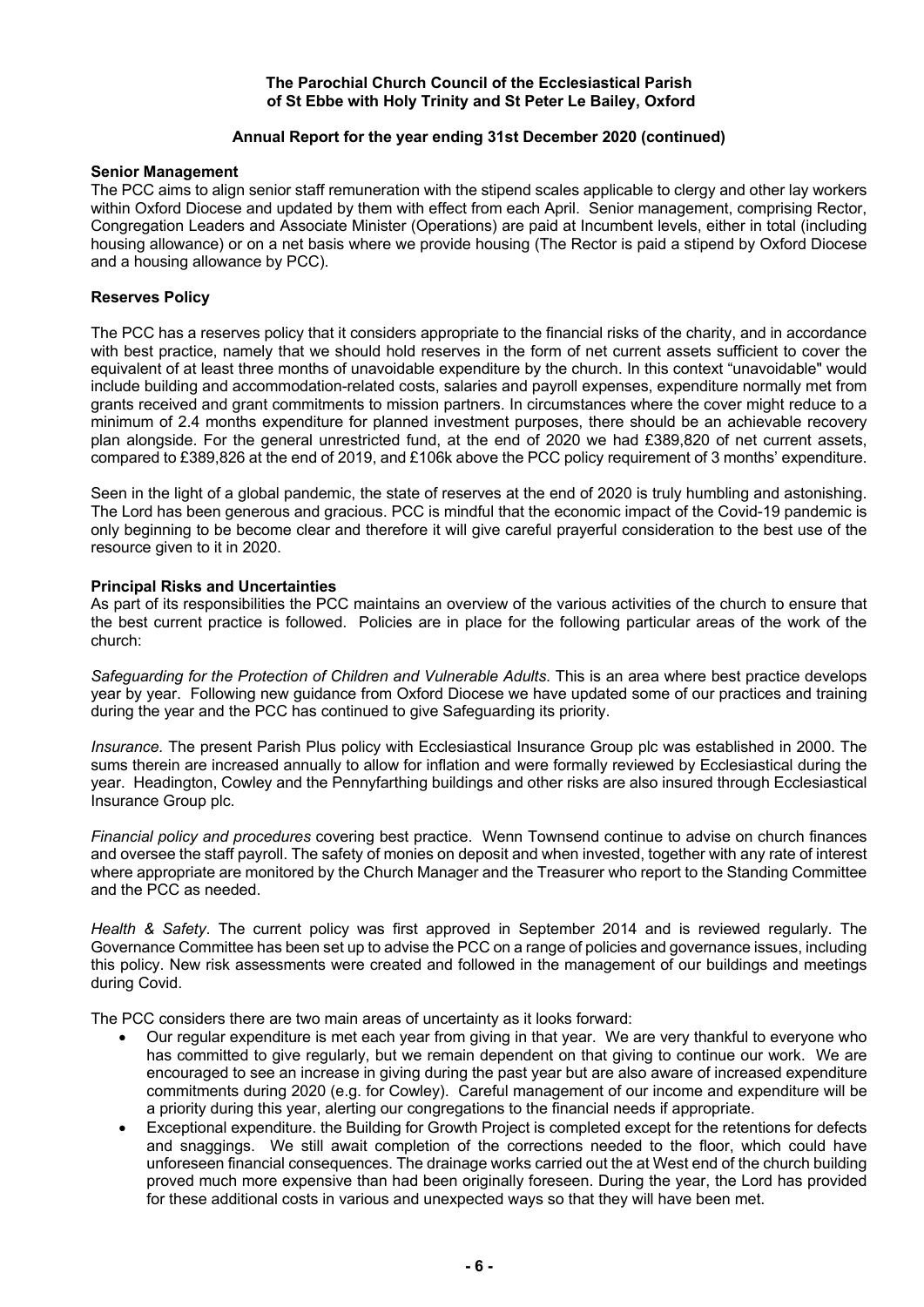# **Annual Report for the year ending 31st December 2020 (continued)**

## **Church Assets**

It has always been the practice for assets to be written off in the year of purchase, and the cost/value of the church's furniture and equipment is not included in these financial statements as a result. The recent work upon the church building itself has been written off as the building is not owned by the PCC. However, work to the Church Centre (including the link area and stairs to the church) and renovation of the Pennyfarthing has been capitalised and depreciated in these accounts over 20 and 5 years respectively, reflecting the expected useful life of these works.

## **Plans for Future Periods**

The church's plan for the future is to continue to pursue its aim "to see God Glorified by engaging in three tasks: reaching out to non-believers, building up Christians and sending out Christians to serve." Both the need and opportunities are great, and we look to God to direct us and to provide the means to accomplish his will.

We have a desire to church plant again. We pray the Lord will open the right door at the right time.

# **Responsibilities of the Parochial Church Council (The Council)**

The PCC is responsible for preparing the Annual Report and the financial statements in accordance with applicable law and United Kingdom Accounting Standards (United Kingdom Generally Accepted Accounting Practice).

The law applicable to charities in England and Wales requires the Council to prepare financial statements for each financial year which give a true and fair view of the state of affairs of the charity and of the incoming resources and application of resources of the charity for that period. In preparing these financial statements the Council is required to:

- select suitable accounting policies and then apply them consistently;
- observe the methods and principles in the Charities SORP;
- make judgements and estimates that are reasonable and prudent;
- state whether applicable accounting standards have been followed, subject to any material departures disclosed in the financial statements; and
- prepare the financial statements on a going-concern basis unless it is inappropriate to presume that the church will continue to operate.

The Council is responsible for keeping proper accounting records that disclose with reasonable accuracy at any time the financial position of the charity and enable them to ensure that the financial statements comply with the Charities Act 2011 and the applicable Charities (Accounts and Reports) Regulations. They are also responsible for safeguarding the assets of the charity and hence for taking reasonable steps for the prevention and detection of fraud and other irregularities.

The Council is responsible for the maintenance and integrity of the charity and financial information included on the charity's website. Legislation in the United Kingdom governing the preparation and dissemination of financial statements may differ from legislation in other jurisdictions.

**On behalf of the PCC**

Varghan Robert

**Revd Canon Vaughan Roberts**

**Date: 22nd March 2021**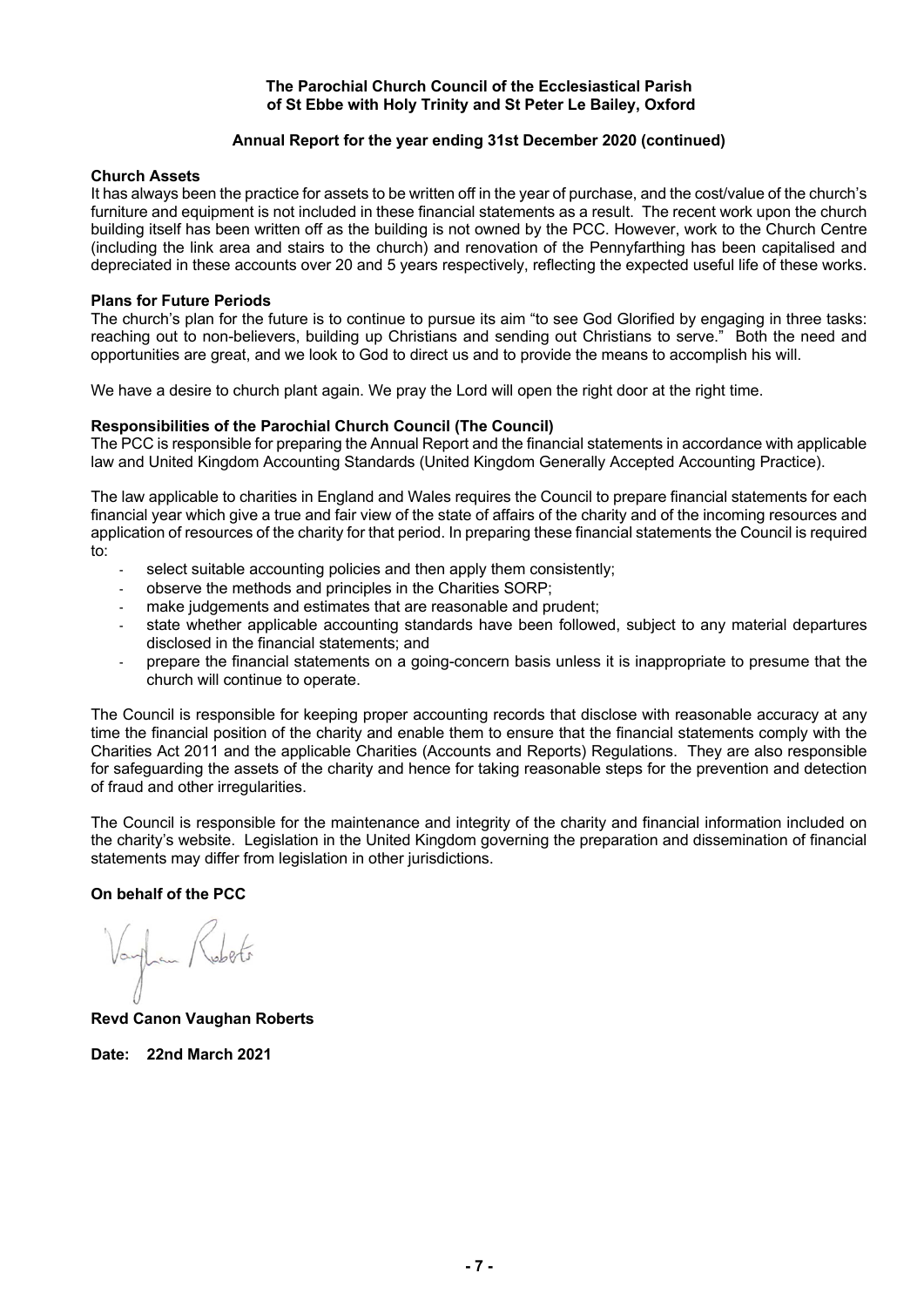### **Independent Auditor's Report to the Trustees of The Parish of St Ebbe with Holy Trinity and St Peter Le Bailey**

#### **Opinion**

We have audited the financial statements of The Parish of St Ebbe with Holy Trinity and St Peter Le Bailey for the year ended 31st December 2020 which comprise the Statement of Financial Activities, the Balance Sheet, the Cash Flow Statement and notes to the financial statements, including a summary of significant accounting policies. The financial reporting framework that has been applied in their preparation is applicable law and United Kingdom Accounting Standards, including Financial Reporting Standard 102 *The Financial Reporting Standard applicable in the UK and Republic of Ireland* (United Kingdom Generally Accepted Accounting Practice).

In our opinion the financial statements:

- give a true and fair view of the state of the charity's affairs as at 31st December 2020, and of its incoming resources and application of resources, for the year then ended;
- have been properly prepared in accordance with United Kingdom Generally Accepted Accounting Practice; and
- have been prepared in accordance with the requirements of the Charities Act 2011.

#### **Basis for opinion**

We conducted our audit in accordance with International Standards on Auditing (UK) (ISAs (UK)) and applicable law. Our responsibilities under those standards are further described in the Auditor's responsibilities for the audit of the financial statements section of our report. We are independent of the charity in accordance with the ethical requirements that are relevant to our audit of the financial statements in the UK, including the FRC's Ethical Standard, and we have fulfilled our other ethical responsibilities in accordance with these requirements. We believe that the audit evidence we have obtained is sufficient and appropriate to provide a basis for our opinion.

#### **Conclusions relating to going concern**

We have nothing to report in respect of the following matters in relation to which the ISAs (UK) require us to report to you where:

- the trustees' use of the going concern basis of accounting in the preparation of the financial statements is not appropriate; or
- the trustees have not disclosed in the financial statements any identified material uncertainties that may cast significant doubt about the charity's ability to continue to adopt the going concern basis of accounting for a period of at least twelve months from the date when the financial statements are authorised for issue.

#### **Other information**

The trustees are responsible for the other information. The other information comprises the information included in the trustees' annual report, other than the financial statements and our auditor's report thereon. Our opinion on the financial statements does not cover the other information and, except to the extent otherwise explicitly stated in our report, we do not express any form of assurance conclusion thereon.

In connection with our audit of the financial statements, our responsibility is to read the other information and, in doing so, consider whether the other information is materially inconsistent with the financial statements or our knowledge obtained in the audit or otherwise appears to be materially misstated. If we identify such material inconsistencies or apparent material misstatements, we are required to determine whether there is a material misstatement in the financial statements or a material misstatement of the other information. If, based on the work we have performed, we conclude that there is a material misstatement of this other information, we are required to report that fact.

We have nothing to report in this regard.

#### **Matters on which we are required to report by exception**

We have nothing to report in respect of the following matters in relation to which the Charities (Accounts and Reports) Regulations 2008 require us to report to you if, in our opinion:

- the information given in the financial statements is inconsistent in any material respect with the trustees' report; or
- sufficient accounting records have not been kept; or
- the financial statements are not in agreement with the accounting records; or
- we have not received all the information and explanations we require for our audit.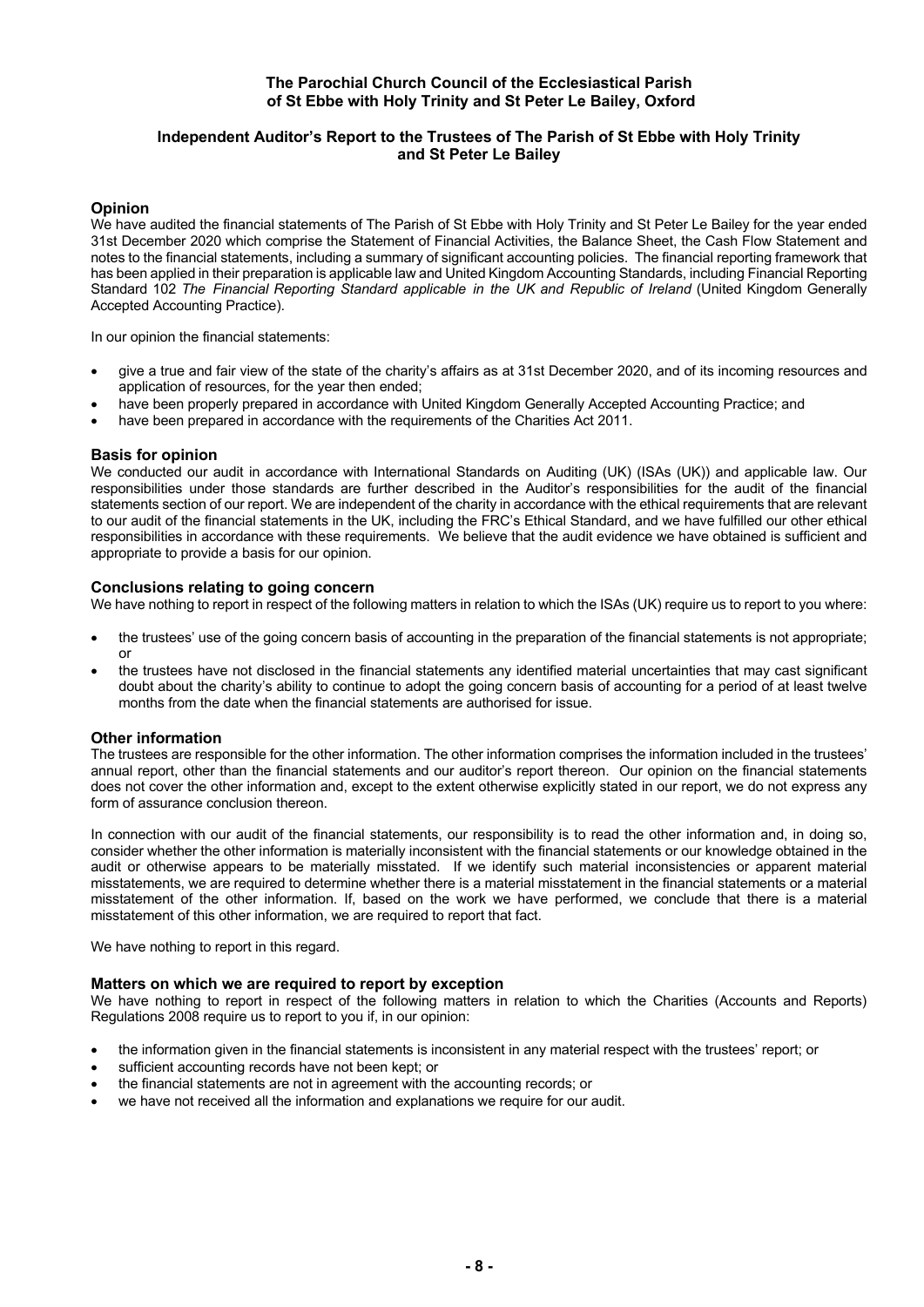### **Independent Auditor's Report to the Trustees of The Parish of St Ebbe with Holy Trinity and St Peter Le Bailey**

#### **Responsibilities of trustees**

As explained more fully in the trustees' responsibilities statement set out on page 7, the trustees are responsible for the preparation of financial statements which give a true and fair view, and for such internal control as the trustees determine is necessary to enable the preparation of financial statements that are free from material misstatement, whether due to fraud or error.

In preparing the financial statements, the trustees are responsible for assessing the charity's ability to continue as a going concern, disclosing, as applicable, matters related to going concern and using the going concern basis of accounting unless the trustees either intend to liquidate the charity or to cease operations, or have no realistic alternative but to do so.

#### **Auditor's responsibilities for the audit of the financial statements**

We have been appointed as auditor under section 144 of the Charities Act 2011 and report in accordance with regulations made under section 154 of that Act.

Our objectives are to obtain reasonable assurance about whether the financial statements as a whole are free from material misstatement, whether due to fraud or error, and to issue an auditor's report that includes our opinion. Reasonable assurance is a high level of assurance, but is not a guarantee that an audit conducted in accordance with ISAs (UK) will always detect a material misstatement when it exists. Misstatements can arise from fraud or error and are considered material if, individually or in the aggregate, they could reasonably be expected to influence the economic decisions of users taken on the basis of these financial statements.

A further description of our responsibilities for the audit of the financial statements is located on the Financial Reporting Council's website at: www.frc.org.uk/auditorsresponsibilities. This description forms part of our auditor's report.

Irregularities, including fraud, are instances of non-compliance with laws and regulations. We design procedures in line with our responsibilities, outlined above, to detect material misstatements in respect of irregularities, including fraud. The specific procedures for this engagement and the extent to which these are capable of detecting irregularities, including fraud is detailed below:

- Enquiry of management, those charged with governance and the entity's solicitors around actual and potential litigation and claims;
- Enquiry of entity staff in tax and compliance functions to identify any instances of non-compliance with laws and regulations;
- Reviewing minutes of meetings of those charged with governance;
- Reviewing financial statement disclosures and testing to supporting documentation to assess compliance with applicable laws and regulations;
- Performing audit work over the risk of management override of controls, including testing of journal entries and other adjustments for appropriateness, evaluating the business rationale of significant transactions outside the normal course of business and reviewing accounting estimates for bias.

Because of the inherent limitations of an audit, there is a risk that we will not detect all irregularities, including those leading to a material misstatement in the financial statements or non-compliance with regulation. This risk increases the more that compliance with a law or regulation is removed from the events and transactions reflected in the financial statements, as we will be less likely to become aware of instances of non-compliance. The risk is also greater regarding irregularities occurring due to fraud rather than error, as fraud involves intentional concealment, forgery, collusion, omission or misrepresentation.

#### **Use of our report**

This report is made solely to the charity's trustees, as a body, in accordance with Part 4 of the Charities (Accounts and Reports) Regulations 2008. Our audit work has been undertaken so that we might state to the charity's trustees those matters we are required to state to them in an auditor's report and for no other purpose. To the fullest extent permitted by law, we do not accept or assume responsibility to anyone other than the charity and the charity's trustees as a body, for our audit work, for this report, or for the opinions we have formed.

# **Wenn Townsend, Statutory Auditor Oxford**

**22nd March 2021**

Wenn Townsend is eligible to act as an auditor in terms of section 1212 of the Companies Act 2006.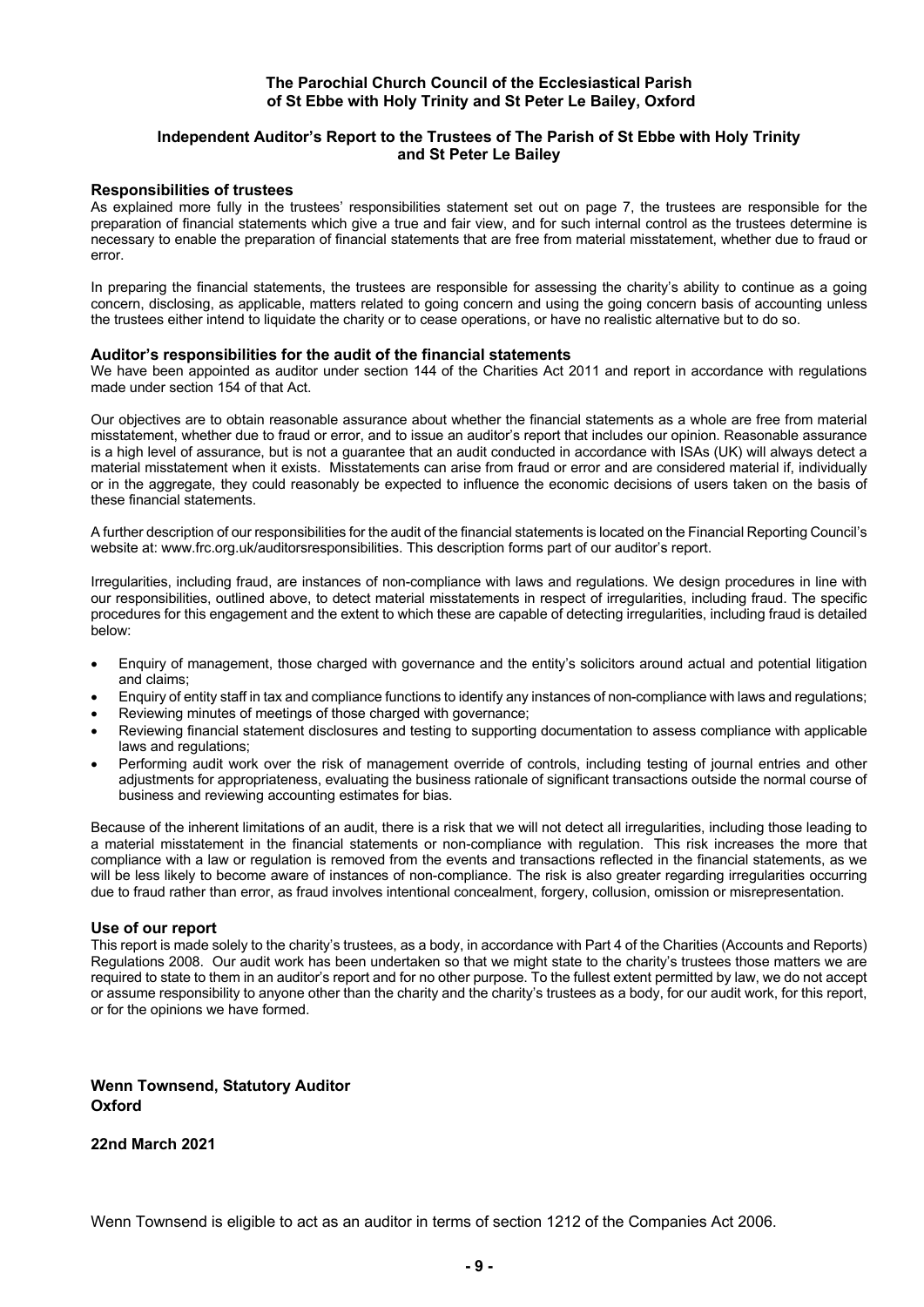## **Statement of Financial Activities for the year ended 31st December 2020**

|                                                      | <b>Note</b>    | General<br>unrestricted<br>funds | <b>Restricted</b><br>funds | <b>Totals</b><br>2020 | General<br>unrestricted<br>funds | <b>Restricted</b><br>funds | <b>Totals</b><br>2019 |
|------------------------------------------------------|----------------|----------------------------------|----------------------------|-----------------------|----------------------------------|----------------------------|-----------------------|
| <b>Income</b>                                        |                |                                  |                            |                       |                                  |                            |                       |
| Donations and legacies                               | 3a             | 1,048,876                        | 622,496                    | 1,671,372             | 1,025,420                        | 553,557                    | 1,578,977             |
| Income from church activities                        | 3b             | 39,000                           | 4,949                      | 43,949                | 65,835                           | 33,008                     | 98,843                |
| Activities for generating funds                      | 3 <sub>c</sub> | 111,539                          | 6,377                      | 117,916               | 130,871                          | 8,623                      | 139,494               |
| Income from investments                              | 3d             | 2,572                            | 5,271                      | 7,843                 | 1,942                            | 7,190                      | 9,132                 |
| <b>Total income</b>                                  |                | 1,201,987                        | 639,093                    | 1,841,080             | £1,224,068                       | 602,378                    | 1,826,446             |
| <b>Expenditure</b>                                   |                |                                  |                            |                       |                                  |                            |                       |
| Church activities                                    | 4a/b           | 1,136,552                        | 675,330                    | 1,811,882             | 1,051,531                        | 840,887                    | 1,892,418             |
| <b>Total expenditure</b>                             |                | 1,136,552                        | 675,330                    | 1,811,882             | £1,051,531                       | 840,887                    | 1,892,418             |
| Net gains on investments                             | 5b             | $\overline{\phantom{0}}$         | 15,031                     | 15,031                |                                  | 33,592                     | 33,592                |
| Net income/(expenditure)                             |                | 65,435                           | (21, 206)                  | 44,229                | 172,537                          | (204, 917)                 | (32, 380)             |
| <b>Transfer between funds</b>                        | 10             | (2, 156)                         | 2,156                      |                       | (49, 930)                        | 49,930                     |                       |
| Net movement in funds                                |                | 63,279                           | (19,050)                   | 44,229                | 122,607                          | (154, 987)                 | (32, 380)             |
| Balance brought forward at 1st January 2020          |                | 544,729                          | 1,020,925                  | 1,565,654             | 422,122                          | 1,175,912                  | 1,598,034             |
| <b>Balance carried forward at 31st December 2020</b> |                | £ 608,008                        | 1,001,875                  | 1,609,883             | 544,729                          | 1,020,925                  | 1,565,654             |

**The notes on pages 13 to 28 form an integral part of these accounts.**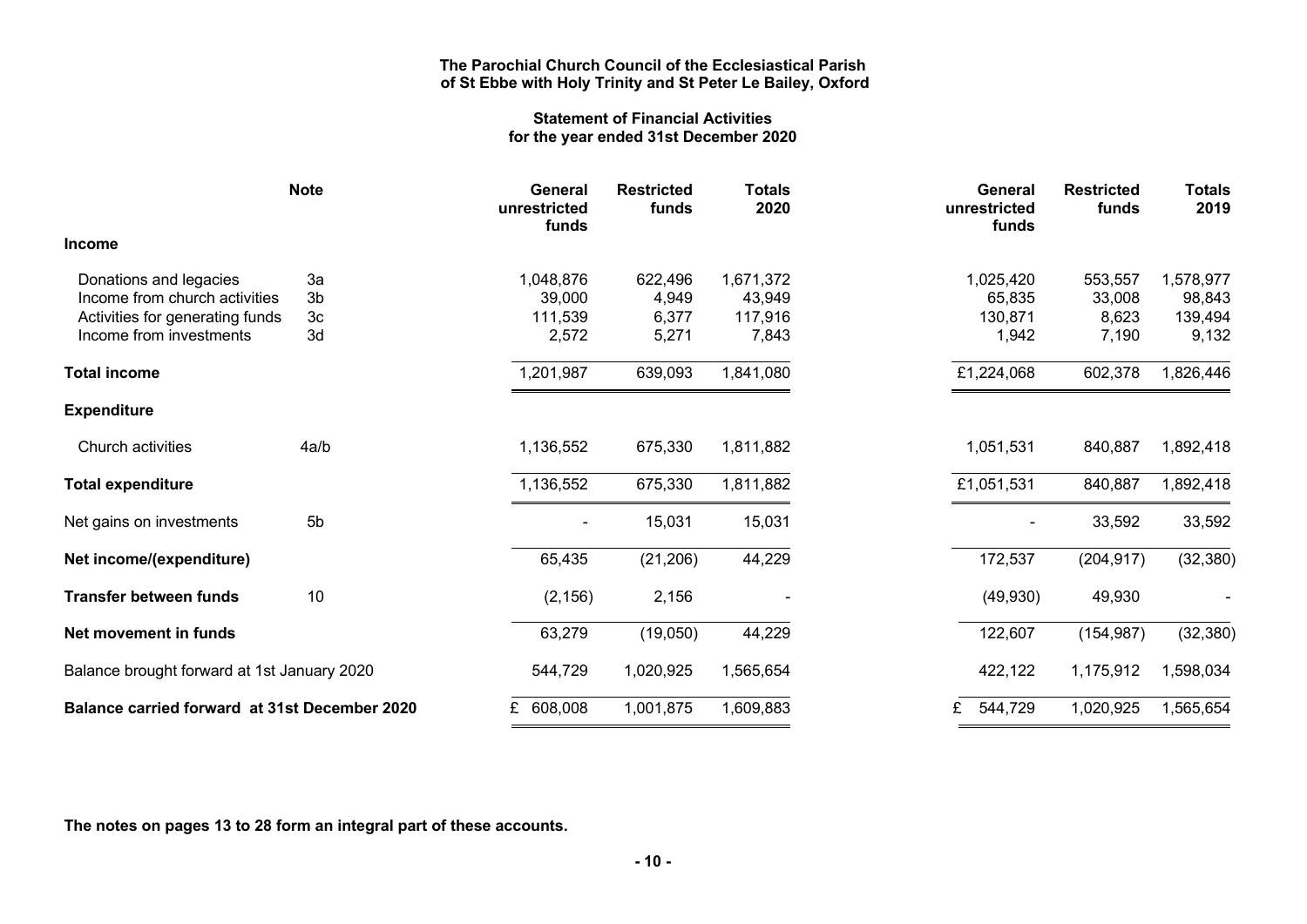## **Balance Sheet**

# **At 31st December 2020**

|                                                                                       | <b>Note</b>          | £                                      | 2020<br>£                         | £                                     | 2019<br>£                         |
|---------------------------------------------------------------------------------------|----------------------|----------------------------------------|-----------------------------------|---------------------------------------|-----------------------------------|
| <b>Fixed assets</b><br>Tangible fixed assets<br>Investment assets                     | 5a<br>5 <sub>b</sub> |                                        | 850,038<br>247,992                |                                       | 999,330<br>232,961                |
|                                                                                       |                      |                                        | 1,098,030                         |                                       | 1,232,291                         |
| <b>Current assets</b><br>Stock of books<br><b>Debtors</b><br>Cash at bank and in hand | 7                    | 7,643<br>170,026<br>476,254<br>653,923 |                                   | 3,628<br>50,320<br>596,217<br>650,165 |                                   |
| <b>Liabilities: amounts falling</b><br>due within one year                            | 8                    | (125,070)                              |                                   | (297, 802)                            |                                   |
| <b>Net current assets</b>                                                             |                      |                                        | 528,853                           |                                       | 352,363                           |
| <b>Total assets less current liabilities</b>                                          |                      |                                        | 1,626,883                         |                                       | 1,584,654                         |
| Provisions for liabilities                                                            | 9                    |                                        | (17,000)                          |                                       | (19,000)                          |
| <b>Net assets</b>                                                                     |                      |                                        | 1,609,883                         |                                       | 1,565,654                         |
| <b>Funds</b><br>Unrestricted -<br>general<br>Restricted                               | 10<br>10             |                                        | 608,008<br>1,001,875<br>1,609,883 |                                       | 544,729<br>1,020,925<br>1,565,654 |

Approved by the Parochial Church Council on 22nd March 2021 and signed on its behalf by:

**The Revd Vaughan Roberts Trevor Rayment<br>Chairman of PCC Treasurer of PCC** 

**Treasurer of PCC** 

**The notes on pages 13 to 28 form an integral part of these accounts.**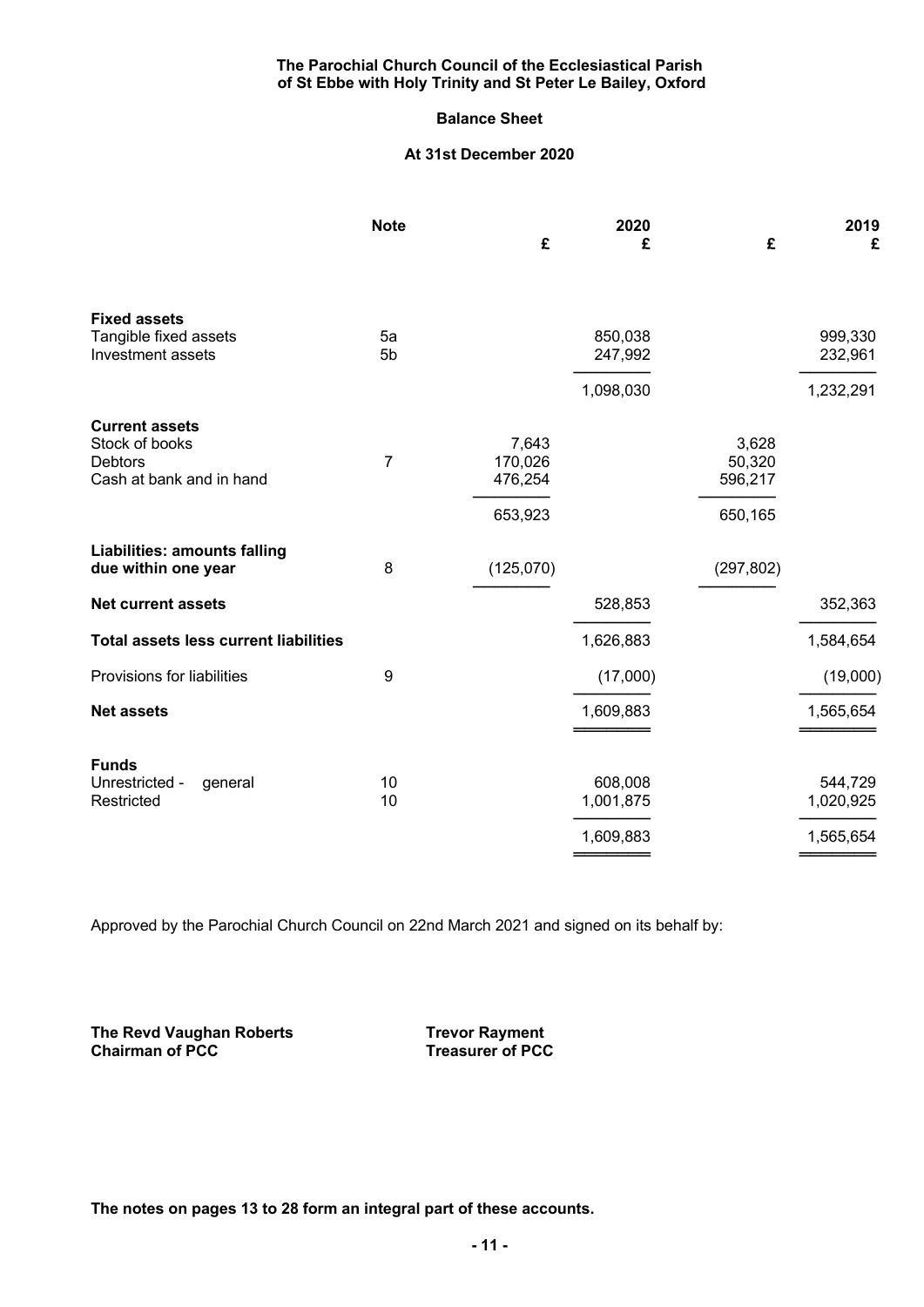### **Statement of Cash Flows for the year ended 31st December 2020**

|                                                                                                         | <b>Note</b> | <b>Total</b><br><b>Funds</b><br>2020<br>£ | <b>Total</b><br>funds<br>2019<br>£ |
|---------------------------------------------------------------------------------------------------------|-------------|-------------------------------------------|------------------------------------|
| Net cash used by operating activities                                                                   | $12 \,$     | (127, 806)                                | (18,003)                           |
| <b>Cash flows from investing activities:</b><br>Income from investments<br><b>Fixed asset additions</b> |             | 7,843                                     | 9,132<br>(81, 607)                 |
| Net cash (used) / provided by investing activities                                                      |             | 7,843                                     | (72, 475)                          |
| Change in cash and cash equivalents in the year                                                         |             | (119, 963)                                | (90, 478)                          |
| Cash and cash equivalents brought forward                                                               |             | 596,217                                   | 686,695                            |
| Cash and cash equivalents carried forward                                                               |             | 476,254                                   | 596,217                            |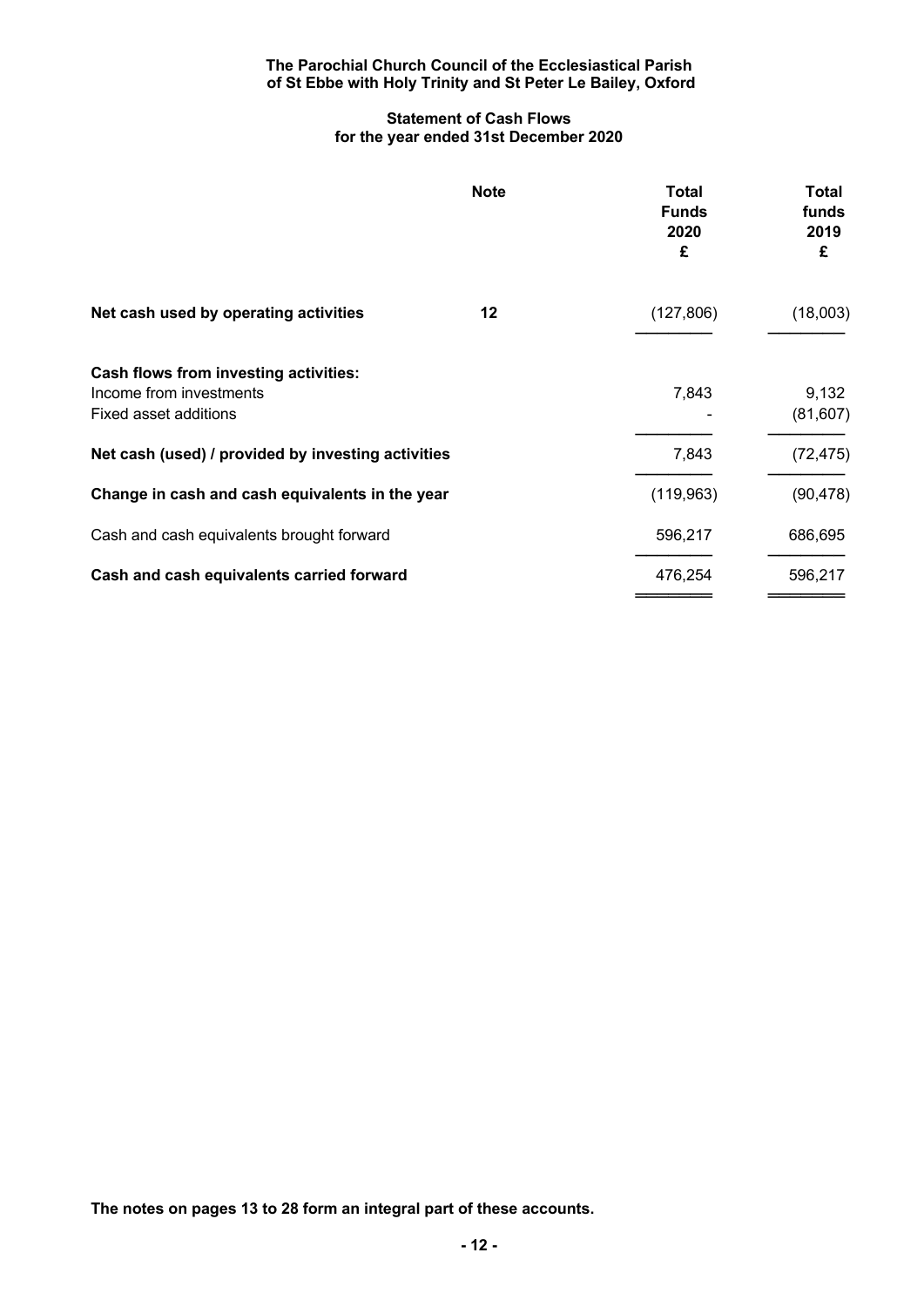## **Notes to the Financial Statements for the year ended 31st December 2020**

#### **1 Explanatory notes on the Financial Statements:**

#### **Basis of preparation and assessment of going concern**

The accounts have been prepared under the historical cost convention with items recognised at cost or transaction value unless otherwise stated in the relevant notes to these accounts. The financial statements have been prepared in accordance with the Statement of Recommended Practice: Accounting and Reporting by Charities preparing their accounts in accordance with the Financial Reporting Standard applicable in the UK and Republic of Ireland (FRS 102) issued on October 2019 and the Financial Reporting Standard applicable in the United Kingdom and Republic of Ireland (FRS 102) and the Charities Act 2011. The accounts are presented in a format compatible with the Church Accounting Regulations 2006.

The charity constitutes a public benefit entity as defined by FRS 102.

The trustees consider that there are no material uncertainties about the Trust's ability to continue as a going concern.

The aim of the SOFA is to summarise the church income and expenditure according to activity. The notes to the accounts divide the summarised figures in a variety of ways, which provide additional breakdown of the income and expenditure.

The balance sheet represents the assets and liabilities of the PCC at the end of December 2020. However, it does not include the church itself or the rectory, as well as some other church assets purchased in past years. The financial statements for 2020 are subject to full audit because the income for the year exceeds £1,000,000.

- The general fund comprises the regular income and the regular and predictable expenditure relating to core church activities.
- Restricted funds are detailed in note 10 to the accounts and have been received for specific purposes.

St Ebbe's Ecclesiastical Charity (Registered Charity No. 265307) is a connected charity of which the PCC is the Managing Trustee. The charity is the beneficial owner of the Parish Centre and of funds invested with CCLA Investment Management Limited, the income from which is applied for the maintenance of the fabric, furniture and services of the church.

## **2. Accounting policies**

#### **a. Basis of accounting**

The financial statements have been prepared under the historical cost convention except for the valuation of investment assets and certain freehold property.

#### **b. Funds structure**

General funds represent the funds of the PCC that are not subject to any restrictions regarding their use and are available for application on the general purposes of the PCC. Funds designated for a particular purpose by the PCC are also unrestricted.

Designated funds represent funds set aside for a specified purpose by the PCC.

Restricted funds are to be used for specific purposes as specified by the donor.

The accounts include all transactions, assets and liabilities for which the PCC is responsible in law. They do not include the accounts of church groups that owe their main affiliation to another body or those that are informal gatherings of church members.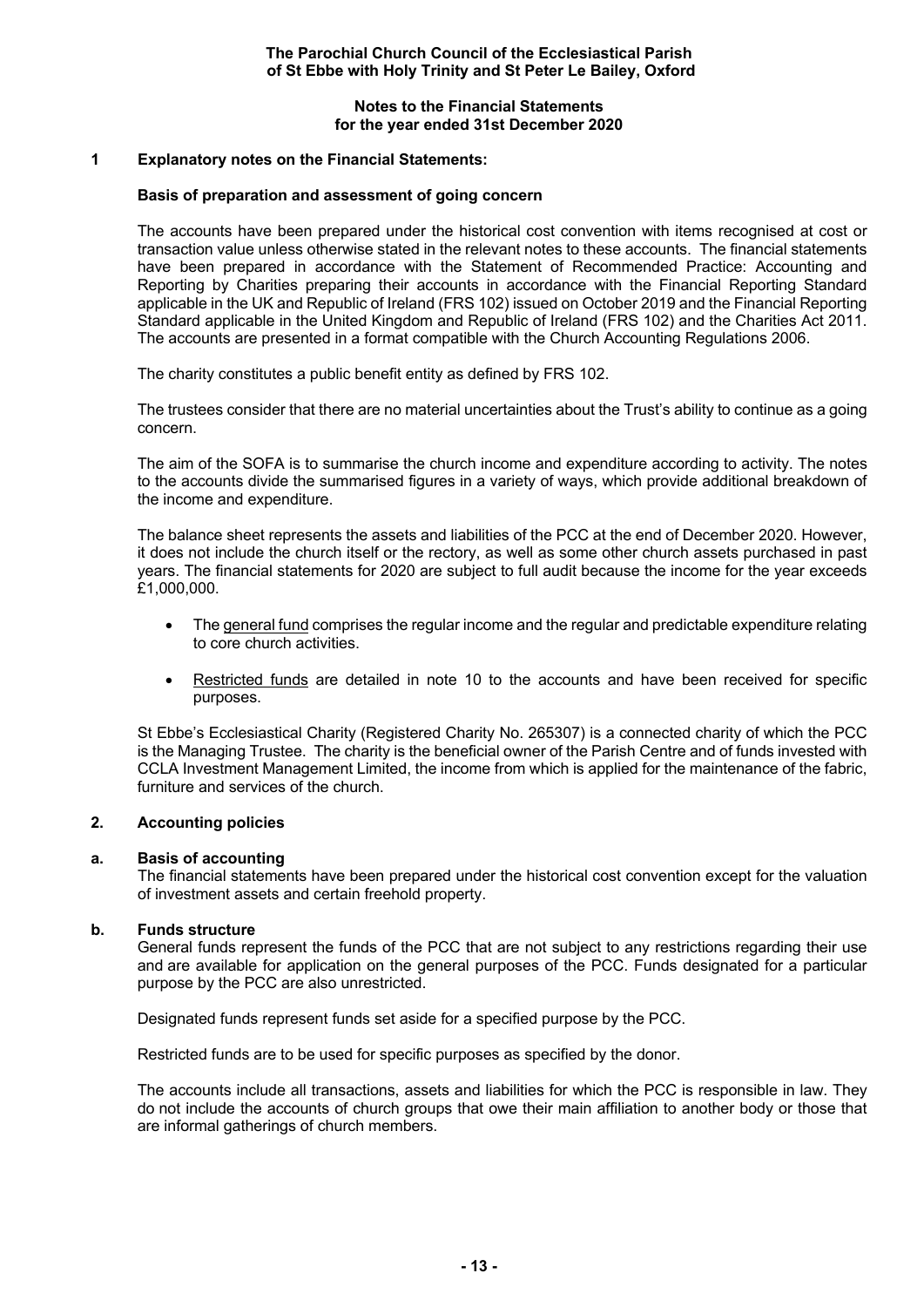### **Notes to the Financial Statements for the year ended 31st December 2020**

.................... continued

### **2. Accounting policies (continued)**

#### **c. Income**

All income is recognised once the charity has entitlement to the income, it is probable that the income will be received and the amount of income receivable can be measured reliably.

### **i) Voluntary income and capital sources**

Collections are recognised when received by or on behalf of the PCC, as is planned giving.

Income tax recoverable on Gift Aid donations is recognised in the year the donation is received.

Grants and legacies to the PCC are accounted for as soon as the PCC is notified of its legal entitlement, the amount due is quantifiable and its ultimate receipt by the PCC is probable.

Sales of books and magazines from the church bookstall are accounted for gross.

#### **ii) Other income**

Rental income from the letting of church premises is recognised when the rental is due.

#### **iii) Income from investments**

Dividends are accounted for when due and payable. Interest entitlements are accounted for as they accrue.

Tax recoverable on such income is recognised in the same accounting year.

#### **d. Gains and losses on investments**

Realised gains or losses are recognised when investments are sold.

Unrealised gains or losses are accounted for on revaluation of investments at 31st December 2020.

#### **e. Expenditure**

Liabilities are recognised as expenditure as soon as there is a legal or constructive obligation committing the charity to that expenditure, it is probable that settlement will be required and the amount of obligation can be measured reliably.

#### **i) Grants**

Grants and donations are accounted for when paid over, or when awarded, if that award creates a binding obligation on the PCC.

### **ii) Activities directly relating to the work of the Church**

The diocesan quota is accounted for when paid. Any parish share unpaid at 31st December 2020 is provided for in these accounts as an operational (though not a legal) liability and is shown as a creditor in the Balance Sheet.

#### **f. Fixed assets**

#### **i) Consecrated property and movable church furnishings**

Consecrated and beneficed property of any kind is excluded from the accounts by section 96(2)(a) of the Charities Act 2011. The value of fixed assets other than the Parish Centre and the Pennyfarthing is not included in the balance sheet.

No value is placed on moveable church furnishings held by the churchwardens on special trust for the PCC and which require a faculty for disposal since the PCC considers this inalienable property.

All expenditure incurred in the year on consecrated or beneficed buildings and moveable church furnishings, whether maintenance or improvement is written off as expenditure in the SOFA and separately disclosed.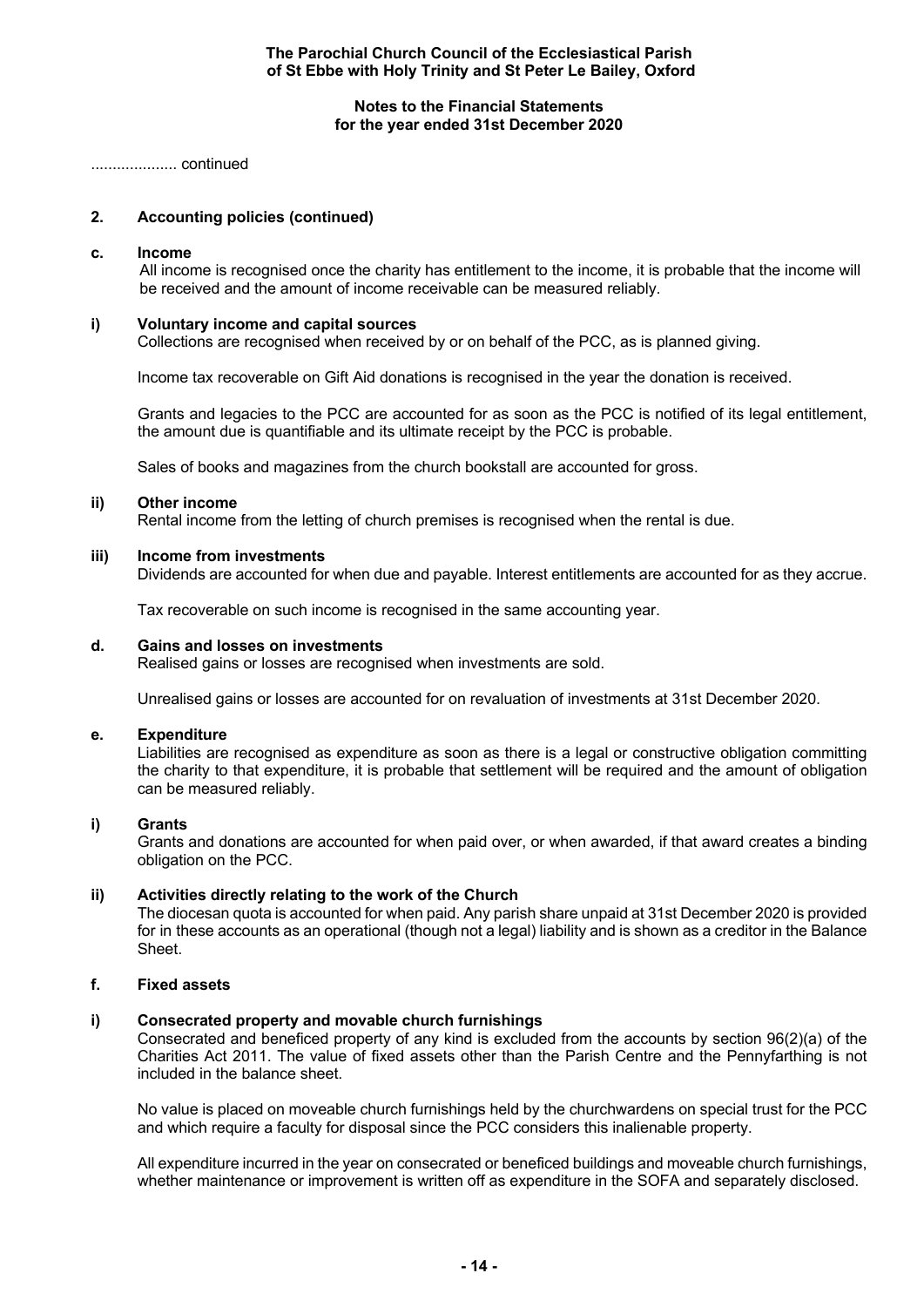### **Notes to the Financial Statements for the year ended 31st December 2020**

………………… continued

## **f. Fixed assets (continued)**

#### **ii) Other property**

Additions to freehold and leasehold property are recognised at cost. Any underlying value before cost of additions is not recognised.

The property is depreciated over its expected useful life as follows:

 Freehold property (Parish Centre) – equally over 20 years straight line Leasehold property (The Pennyfarthing) – equally over 5 years straight line

#### **iii) Other fixtures, fittings and office equipment**

Equipment used within the church premises is written off in the year of purchase. Individual items of equipment with a purchase price of more than £10,000 are written off when the asset is acquired but the purchase is disclosed in the accounts.

The church owns equipment used in the church offices and halls which has not been capitalised in the accounts but this is not considered to have a material value.

#### **g Investments**

Investments are valued at fair value at 31st December 2020.

#### **h Current assets**

Amounts owing to the PCC at 31st December 2020 in respect of fees, rents or other income are shown as debtors less provision for amounts that may prove uncollectible.

Short-term deposits include cash held on deposit either with the CBF Church of England Funds or at the bank.

### **i Pensions**

 The Church contributes to the Church of England Funded Pensions Scheme for three employees. This is a defined benefit scheme but the St. Ebbe's PCC is unable to identify its share of the underlying assets and liabilities - each employer in that scheme pays a common contribution rate.

For schemes such as the Church of England Funded Pensions Scheme, FRS 102 requires the St Ebbe's PCC to account for pension costs on the basis of contributions actually payable to the Scheme in the year and to provide for any deficit arising.

Contributions to the Church of England's Church Workers Pension Builder defined contribution scheme are included in the accounts when payable.

#### **j Stock**

Stock consists of books. Stocks are valued at the lower of cost and net realisable value.

#### **k Irrecoverable VAT**

Irrecoverable VAT is charged against the expenditure heading for which it was incurred.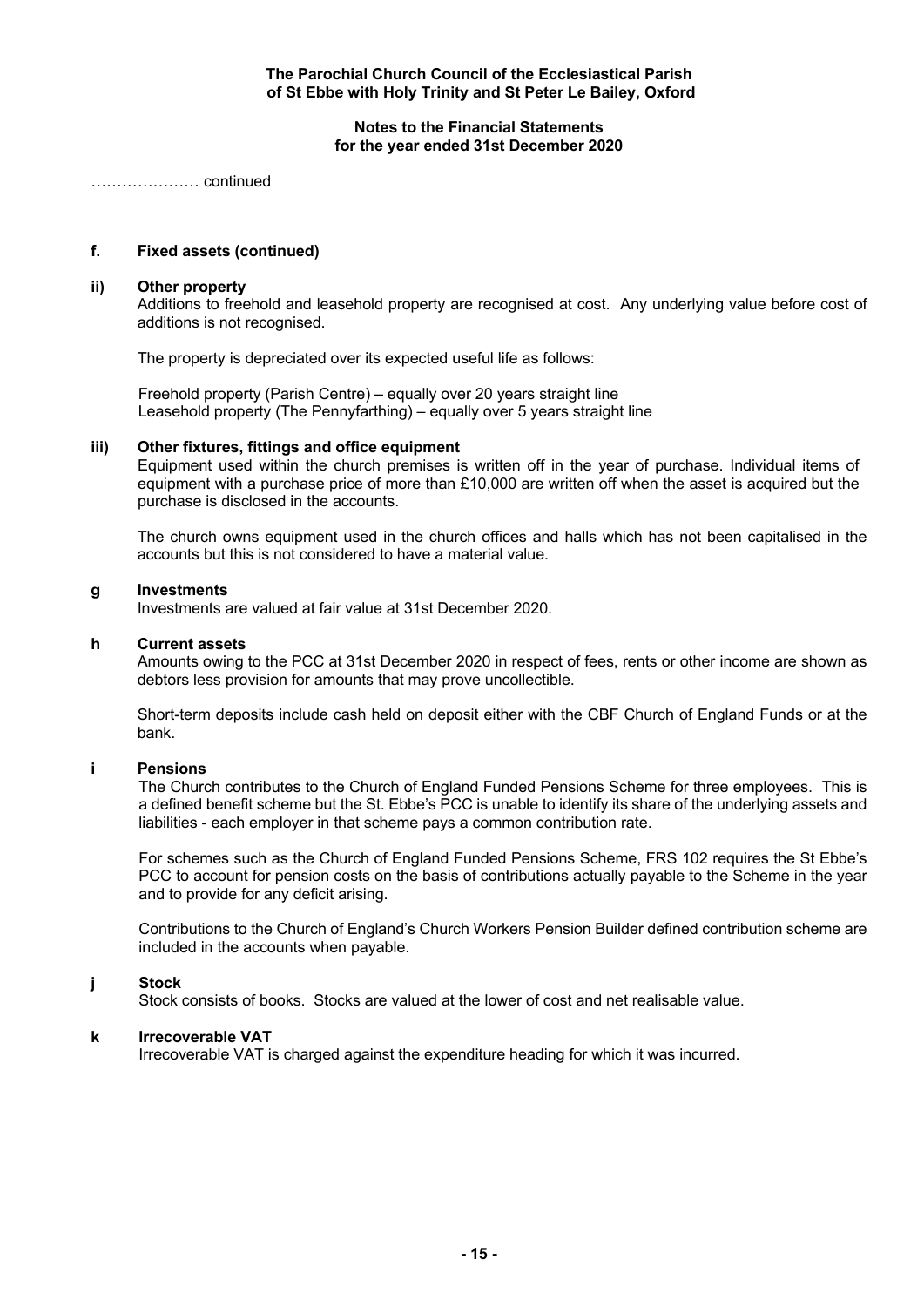## **Notes to the Financial Statements for the year ended 31st December 2020**

………………… continued

## **3. Income**

# **3a Donations and legacies**

|    |                                          | <b>General</b><br>unrestricted<br>funds | <b>Restricted</b><br>funds | Total<br>funds<br>2020 | Total<br>funds<br>2019 |
|----|------------------------------------------|-----------------------------------------|----------------------------|------------------------|------------------------|
|    |                                          | £                                       | £                          | £                      | £                      |
|    | Planned giving:                          | 602,696                                 | 223,725                    | 826,421                | 803,321                |
|    | Regular giving<br>Income tax recoverable | 106,478                                 | 94,025                     | 200,503                | 156,659                |
|    | Collections                              | 38,220                                  | 2,011                      | 40,231                 | 23,625                 |
|    | Gift days and donations                  | 277,482                                 | 290,412                    | 567,894                | 548,697                |
|    | Legacies                                 |                                         |                            |                        | 30,000                 |
|    | Other                                    | 24,000                                  | 12,323                     | 36,323                 | 16,675                 |
|    |                                          | 1,048,876                               | 622,496                    | 1,671,372              | 1,578,977              |
|    |                                          |                                         |                            |                        |                        |
| 3b | Income from church activities            |                                         |                            |                        |                        |
|    | Student conferences income               | 8,498                                   | 2,755                      | 11,253                 | 25,888                 |
|    | Church weekends                          |                                         |                            |                        | 45,086                 |
|    | Roots & Thesis weekends                  | 612                                     |                            | 612                    | 12,658                 |
|    | Toddler groups                           | 298                                     | 963                        | 1,261                  | 5,566                  |
|    | <b>Holiday Clubs</b>                     |                                         |                            |                        | 4,465                  |
|    | Other activities (<£3,000 each)          | 29,592                                  | 1,231                      | 30,823                 | 5,180                  |
|    |                                          | 39,000                                  | 4,949                      | 43,949                 | 98,843                 |
| 3c | <b>Activities for generating funds</b>   |                                         |                            |                        |                        |
|    | Sales of books and tapes                 | 5,075                                   | 54                         | 5,129                  | 2,981                  |
|    | Catering                                 | 8,754                                   | 359                        | 9,113                  | 37,510                 |
|    | Rental income                            | 21,219                                  | 5,964                      | 27,183                 | 30,611                 |
|    | Miscellaneous income                     | 76,491                                  |                            | 76,491                 | 68,392                 |
|    |                                          | 111,539                                 | 6,377                      | 117,916                | 139,494                |
| 3d | Income from investments                  |                                         |                            |                        |                        |
|    | Dividends/interest received              | 2,572                                   | 5,271                      | 7,843                  | 9,132                  |
|    |                                          |                                         |                            |                        |                        |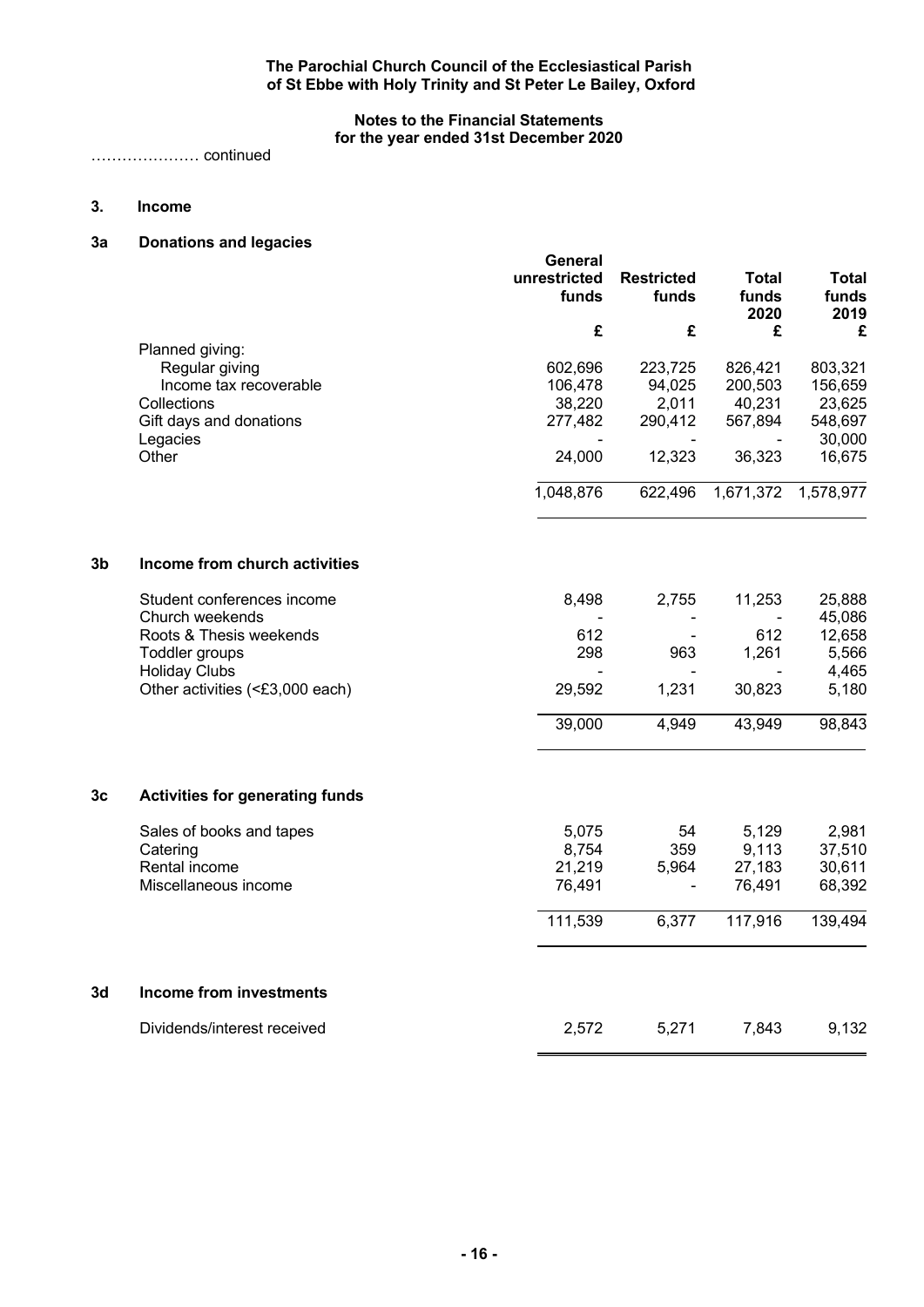# **Notes to the Financial Statements for the year ended 31st December 2020**

## ………………… continued

## **4. Expenditure**

|    |              |                                                                                                                                            | General<br>unrestricted<br>funds | <b>Restricted</b><br>funds | <b>Total</b><br>funds<br>2020           | <b>Total</b><br>funds<br>2019             |
|----|--------------|--------------------------------------------------------------------------------------------------------------------------------------------|----------------------------------|----------------------------|-----------------------------------------|-------------------------------------------|
| 4a | (i)          | <b>Grants</b>                                                                                                                              | £                                | £                          | £                                       | £                                         |
|    |              | Missionary and charitable giving:                                                                                                          |                                  |                            |                                         |                                           |
|    |              | World Mission (note 4a(ii))<br>UK Mission (note 4a(iii))<br>Other Giving (note 4a(iv))                                                     | 135,882<br>43,560<br>48,265      | 45,575<br>14,392<br>34,022 | 181,457<br>57,952<br>82,287             | 172,774<br>30,891<br>47,002               |
|    |              |                                                                                                                                            | 227,707                          | 93,989                     | 321,696                                 | 250,667                                   |
| 4a | (ii)         | <b>World Mission (OPSG and RTN)</b>                                                                                                        |                                  |                            | 2020                                    | 2019                                      |
|    |              | OMF International (Jones/Harris)<br>Partners in Service (re Delhi Bible Institute)<br>Individuals<br>9 Grants below £2,000 each (2019: 26) |                                  |                            | £<br>9,312<br>3,500<br>163,028<br>5,617 | £<br>10,610<br>4,331<br>145,779<br>12,054 |
|    | <b>Total</b> |                                                                                                                                            |                                  |                            | 181,457                                 | 172,774                                   |
| 4a |              | (iii) UK Mission                                                                                                                           |                                  |                            | 2020<br>£                               | 2019<br>£                                 |
|    | <b>UCCF</b>  | Grants to institutions<br>Grants to individuals<br>10 Grants below £2,000 each (2019: 13)                                                  |                                  |                            | 8,000<br>23,360<br>18,260<br>8,332      | 9,500<br>16,760<br>8,000<br>(3, 369)      |
|    | <b>Total</b> |                                                                                                                                            |                                  |                            | 57,952                                  | 30,891                                    |
| 4a |              | (iv) Other Giving                                                                                                                          |                                  |                            | 2020<br>£                               | 2019<br>£                                 |
|    | <b>AICM</b>  | Harvest giving<br><b>Oxford Winter Night Shelter</b>                                                                                       |                                  |                            | 37,514                                  | 9,247<br>9,247                            |
|    |              | Love Oxford<br>Rector's Discretionary Fund<br>Hardship Fund<br><b>Headington Hardship</b>                                                  |                                  |                            | 14,109<br>14,799                        | 2,000<br>4,385<br>11,135<br>6,000         |
|    | <b>Total</b> | Other giving                                                                                                                               |                                  |                            | 15,865<br>82,287                        | 4,988<br>47,002                           |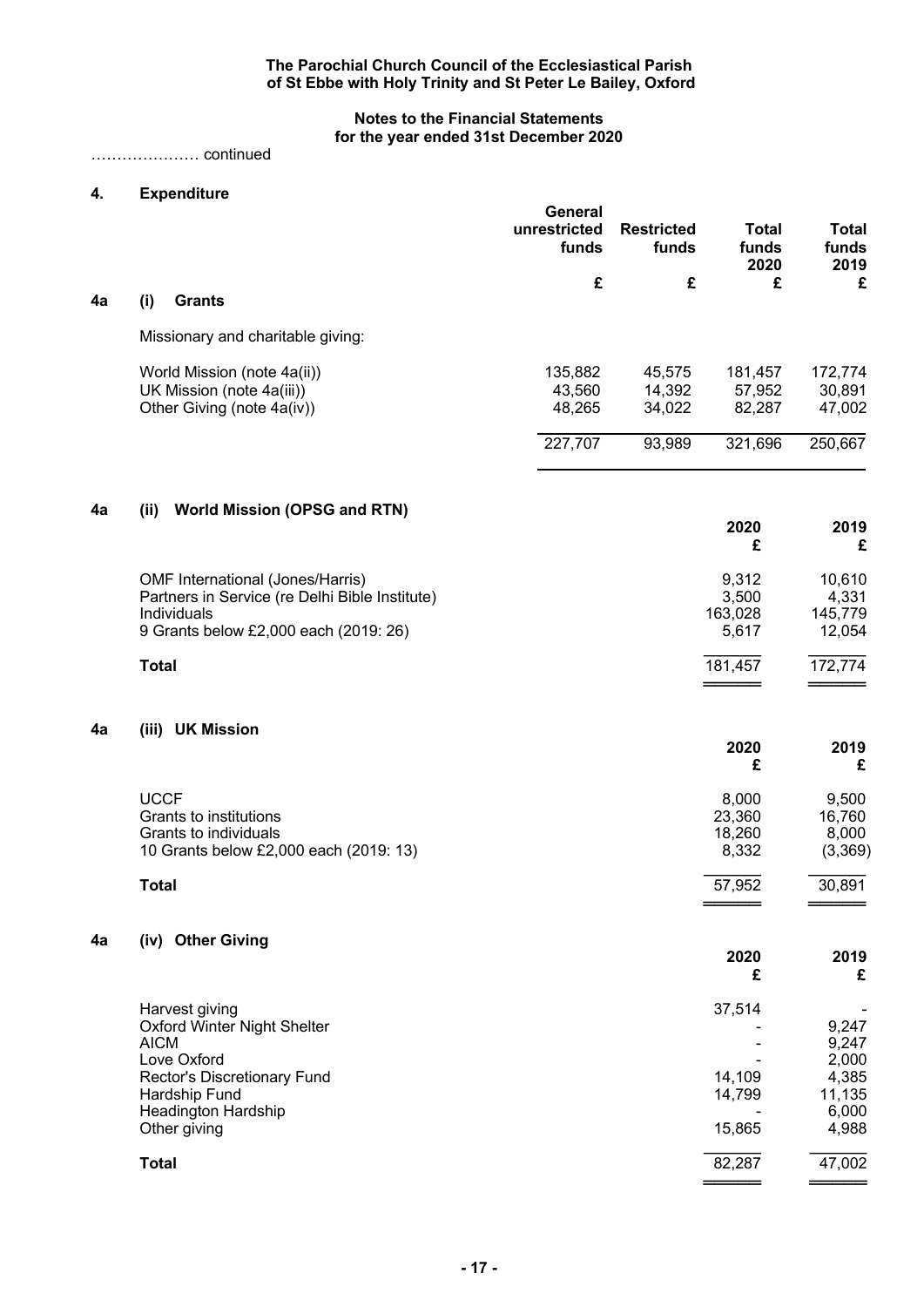# **Notes to the Financial Statements for the year ended 31st December 2020**

……………… continued

# **4. Expenditure (continued)**

**4b Activities directly relating to the work of the church General Total Total**

|                                     | <b>Unrestricted</b> | <b>Restricted</b> |           |           |
|-------------------------------------|---------------------|-------------------|-----------|-----------|
|                                     |                     |                   | funds     | funds     |
|                                     | funds               | funds             | 2020      | 2019      |
|                                     | £                   | £                 | £         | £         |
| Pay and accommodation:              |                     |                   |           |           |
| Church, parish and youth ministry   | 316,919             | 60,123            | 377,042   | 347,165   |
| Central student ministry            | 67,768              | 74,734            | 142,502   | 139,308   |
| Headington ministry                 |                     | 193,196           | 193,196   | 194,443   |
| Oak Ministry                        | 5,100               |                   | 5,100     | 5,100     |
| Quota                               | 97,436              | 8,666             | 106,102   | 111,369   |
| Premises expenses                   | 39,579              | 15,535            | 55,114    | 65,377    |
| General repairs and improvements    | 41,431              | 8,392             | 49,823    | 28,938    |
| <b>Building improvements</b>        |                     | 14,158            | 14,158    | 173,009   |
| Contribution to 81 Marlborough Road | 8,500               |                   | 8,500     | 15,000    |
| Church activities                   | 47,144              | 15,185            | 62,329    | 112,052   |
| Catering                            | 10,750              | 1,303             | 12,053    | 53,435    |
| Book purchases                      | 932                 | 330               | 1,262     | 4,754     |
| Other church costs                  | 13,130              | 4,545             | 17,675    | 25,360    |
| Support costs (see note 4e)         | 248,414             | 49,624            | 298,038   | 256,150   |
| Depreciation                        | 13,742              | 135,550           | 149,292   | 149,291   |
| Movement in pension liability       | (2,000)             |                   | (2,000)   | (39,000)  |
|                                     | 908,845             | 581,341           | 1,490,186 | 1,641,751 |
| Grants paid (see note 4a(i))        | 227,707             | 93,989            | 321,696   | 250,667   |
| <b>Total expenditure</b>            | 1,136,552           | 675,330           | 1,811,882 | 1,892,418 |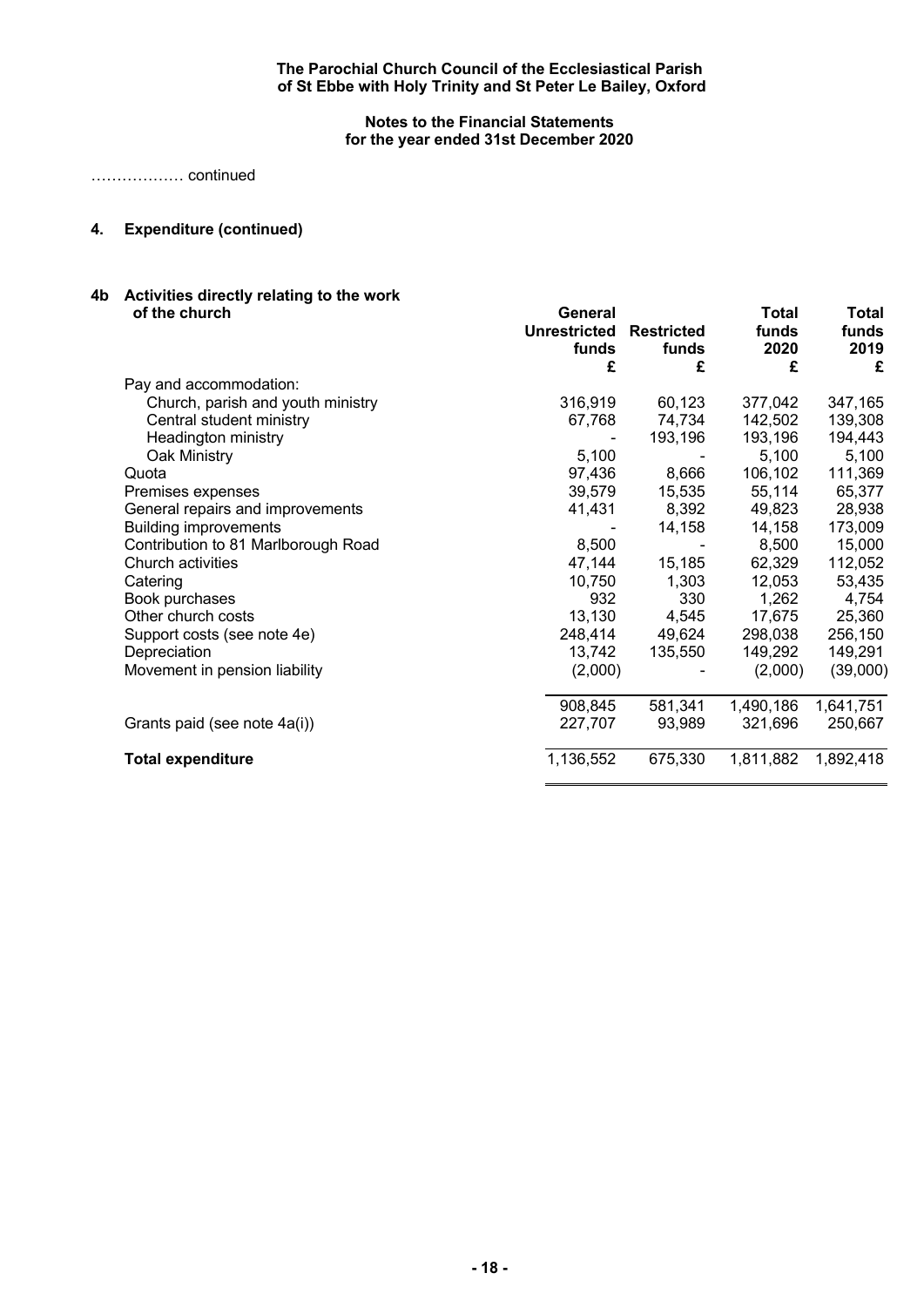### **Notes to the Financial Statements for the year ended 31st December 2020**

………………… continued

### **4. Expenditure (continued)**

**4c Staff**

|                                                     | 2020<br>£ | 2019<br>£ |
|-----------------------------------------------------|-----------|-----------|
| Salaries                                            | 669,646   | 616,863   |
| Employer's NI<br>Pension:                           | 59,194    | 53,142    |
| Pension contributions paid in the year              | 91.104    | 72,321    |
| Pension deficit contribution paid                   | (10,000)  | (7,000)   |
| Interest cost                                       |           | 1,000     |
| Remaining change to pension liability (see note 4d) | 8,000     | (33,000)  |
| Accommodation                                       | 153,774   | 151,271   |
|                                                     | 971,718   | 854,597   |
|                                                     |           |           |

No remuneration was paid or expenses reimbursed to the Trustees during the current or preceding year.

No employee received £60,000 or more during the current or preceding year.

Neither the Rector nor one of the Curates is included in the total salaries. This is because the Rector and Curate's stipends are met under Church of England arrangements and not by the PCC. Housing expenses for the Rector and Curate are included under Accommodation.

The total remuneration including employer pension contributions paid to key management personnel by the charity was £334,382 (2019: £271,442).

The average number of staff employed during the year was:

|                             | 2020 |                   | 2019           |                   |
|-----------------------------|------|-------------------|----------------|-------------------|
| Church                      | 5    | $(1 \text{ p/t})$ | 5              | $(1 \text{ p/t})$ |
| Parish/Youth                | 4    |                   | $\overline{2}$ |                   |
| Student work                | 3    | $(1 \text{ p/t})$ | 3              | $(1 \text{ p/t})$ |
| Headington Church and admin | 6    | $(2 \text{ p/t})$ | 6              | $(3 \text{ p/t})$ |
| Administration/PA           | 8    | $(4 \text{ p/t})$ | 6              | $(4 \text{ p/t})$ |
| Cowley                      | 1    |                   | 1              |                   |
| Cleaning staff              | 4    | $(4 \text{ p/t})$ | 3              | $(3 \text{ p/t})$ |
|                             |      |                   |                |                   |
|                             | 31   |                   | 26             |                   |
|                             |      |                   |                |                   |
| Equivalent full time staff  | 22   |                   | 20             |                   |
|                             |      |                   |                |                   |

 $p/t =$  part time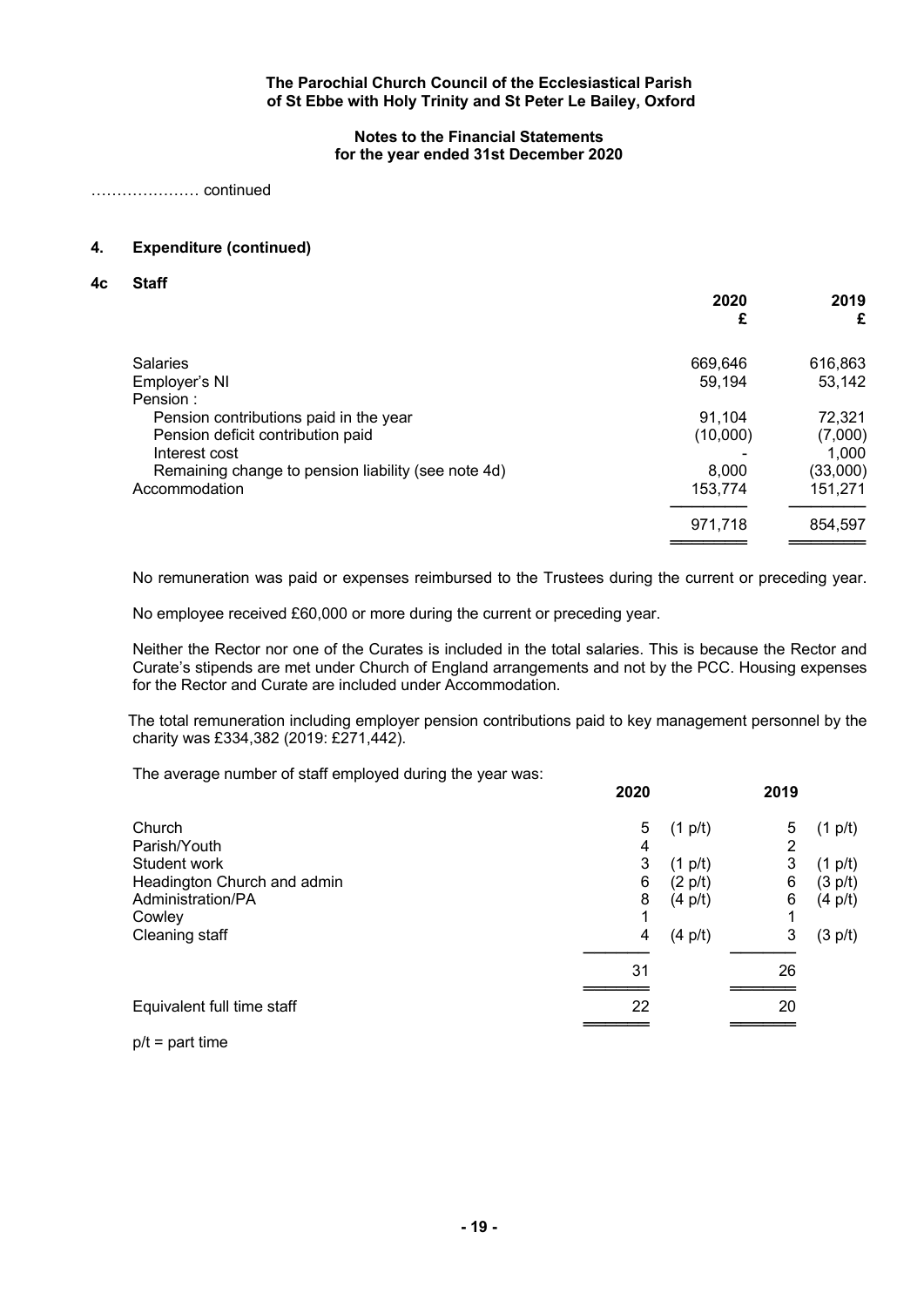### **Notes to the Financial Statements for the year ended 31st December 2020**

#### ………………… continued

#### **4d Pension costs**

St Ebbe's PCC participates in the following pension schemes for its staff:

(i) St Ebbe's PCC participates in the Church of England Funded Pensions Scheme for stipendiary clergy. This scheme is administered by the Church of England Pensions Board, which holds the assets of the schemes separately from those of the Responsible Bodies.

Each participating Responsible Body in the scheme pays contributions at a common contribution rate applied to pensionable stipends.

The scheme is considered to be a multi-employer scheme as described in Section 28 of FRS 102. This means it is not possible to attribute the Scheme's assets and liabilities to specific Responsible Body, and this means contributions are accounted for as if the Scheme were a defined contribution scheme. The pensions costs charged to the SoFA in the year are contributions payable towards benefits and expenses accrued in that year, plus the figures highlighted in the table below as being recognised in the SoFA.

A valuation of the Scheme is carried out once every three years. The most recent Scheme valuation completed was carried out at as 31st December 2018. The 2018 valuation revealed a deficit of £50m, based on assets of £1,818m and a funding target of £1,868m, assessed using the following assumptions:

- An average discount rate of 3.2% p.a.;
- RPI inflation of 3.4% p.a. (and pension increases consistent with this);
- Increase in pensionable stipends of 3.4% p.a.;
- Mortality in accordance with 95% of the S3NA\_VL tables, with allowance for improvements in mortality rates in line with the CMI2018 extended model with a long term annual rate of improvement of 1.5%, a smoothing parameter of 7 and an initial addition to mortality improvements of 0.5% p.a.

Following the 31 December 2018 valuation, a recovery plan was put in place until 31st December 2022 and the deficit recovery contributions (as a percentage of pensionable stipends) are as set out in the table below.

| % of pensionable stipends    | January 2018 to<br>December 2020 | January 2021 to<br>December 2022 |
|------------------------------|----------------------------------|----------------------------------|
| Deficit repair contributions | 11.9%                            | 7.1%                             |

As at 31st December 2018 the deficit recovery contributions under the recovery plan in force at that time were 11.9% of pensionable stipends until December 2025.

As at 31st December 2019 and 31st December 2020, the deficit recovery contributions under the recovery plan in force were set out in the above table.

For senior office holders, pensionable stipends are adjusted in the calculations by a multiple, as set out in the Scheme's rules.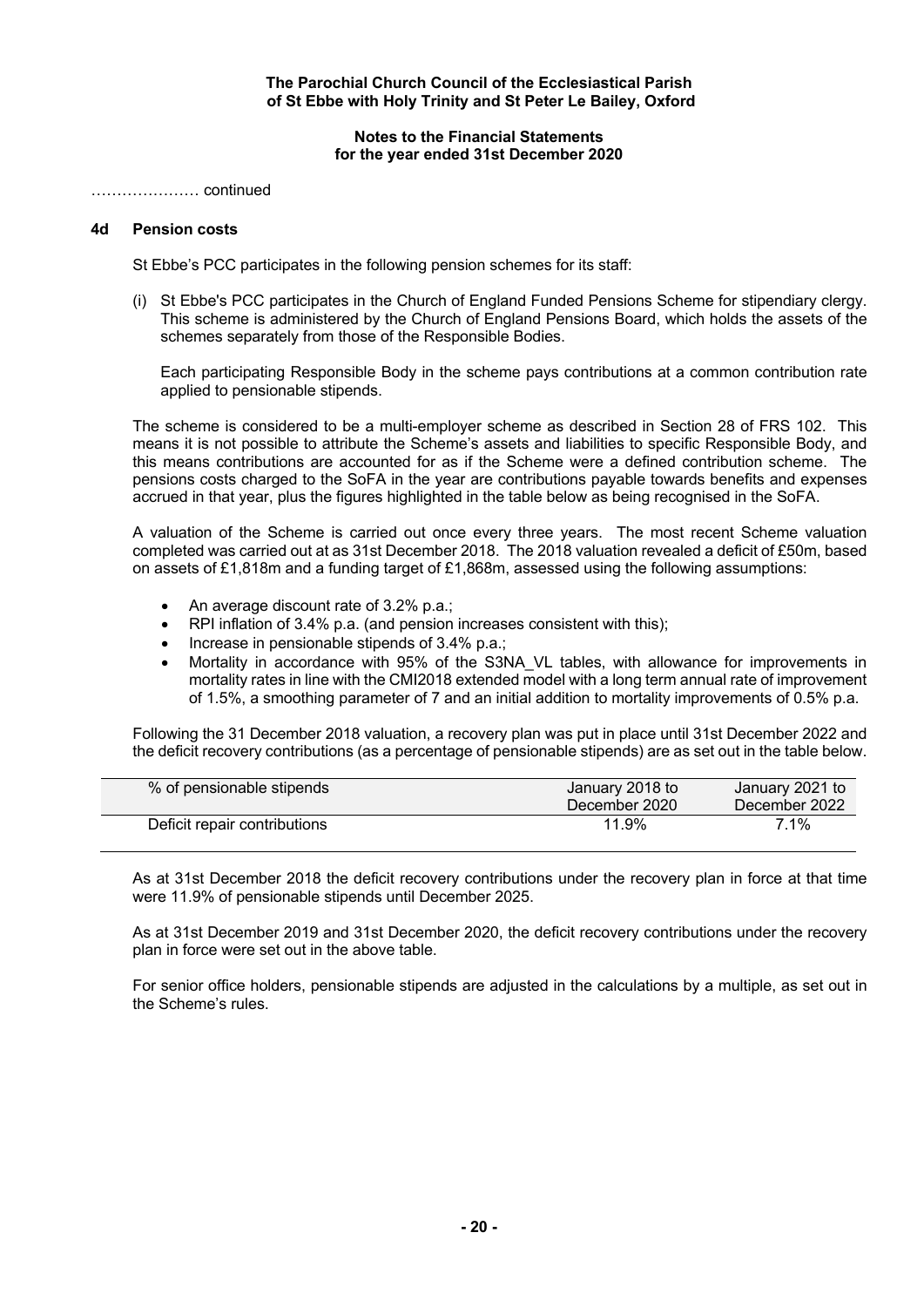### **Notes to the Financial Statements for the year ended 31st December 2020**

………………… continued

## **4d Pension costs (continued)**

Section 28.11A of FRS 102 requires agreed deficit recovery payments to be recognised as a liability. The movement in the provision over 2019 and over 2020 is set out in the table below.

|                                                                                                                                                                                     | 2020                              | 2019                                     |
|-------------------------------------------------------------------------------------------------------------------------------------------------------------------------------------|-----------------------------------|------------------------------------------|
| Balance sheet liability at 1 January<br>Deficit contribution paid<br>Interest cost (recognised in SoFA)<br>Remaining change to the balance sheet liability* (recognised in<br>SoFA) | 19,000<br>$-10,000$<br>0<br>8,000 | 58,000<br>$-7,000$<br>1,000<br>$-33,000$ |
| Balance sheet liability at 31 December                                                                                                                                              | 17.000                            | 19,000                                   |

\* Comprises change in agreed deficit recovery plan, and change in discount rate and assumptions between year-ends.

This liability represents the present value of the deficit contributions agreed as at the accounting date and has been valued using the following assumptions set by reference to the duration of the deficit recovery payments:

|                                       | December 2020 | December 2019 | December 2018 |
|---------------------------------------|---------------|---------------|---------------|
| Discount rate                         | $0.2%$ pa     | 1.1% $pa$     | $2.1\%$ pa    |
| Price inflation                       | $3.1\%$ pa    | $2.8%$ pa     | $3.1%$ pa     |
| Increase to total pensionable payroll | 1.6% $pa$     | 1.3% $pa$     | $1.6\%$ pa    |

The legal structure of the scheme is such that if another Responsible Body fails, St Ebbe's PCC could become responsible for paying a share of that Responsible Body's pension liabilities.

(ii) St Ebbes (Oxford) PCC participates in the Pension Builder Scheme section of Church Workers Pension Fund for lay staff. The Scheme is administered by the Church of England Pensions Board, which holds the assets of the schemes separately from those of the Employer and the other participating employers.

The Church Workers Pension Fund has a section known as the Defined Benefits Scheme, a deferred annuity section known as Pension Builder Classic and a cash balance section known as Pension Builder 2014.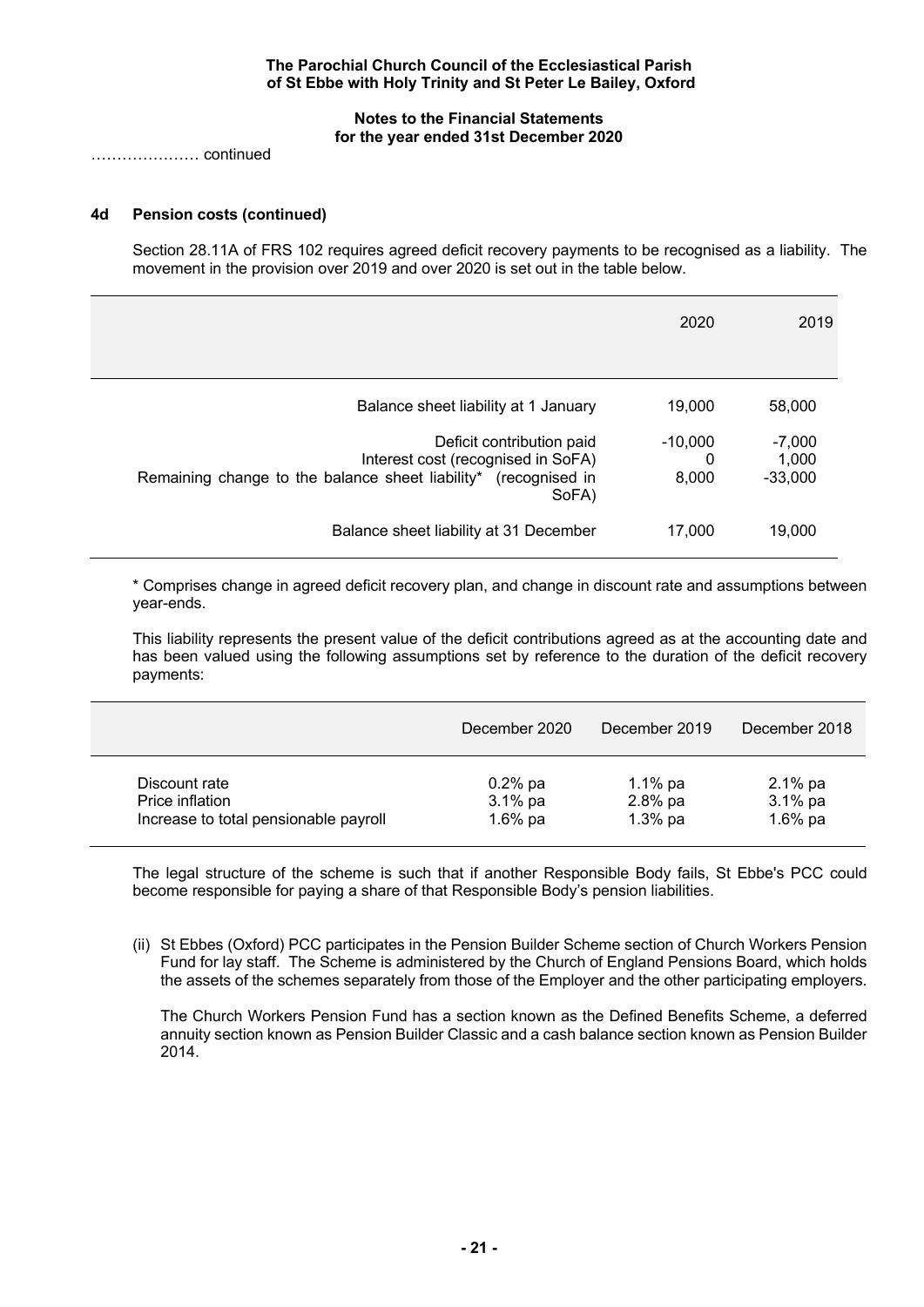**Notes to the Financial Statements for the year ended 31st December 2020**

………………… continued

### **4d Pension costs (continued)**

# **Pension Builder Scheme**

The Pension Builder Scheme of the Church Workers Pension Fund is made up of two sections, Pension Builder Classic and Pension Builder 2014, both of which are classed as defined benefit schemes.

Pension Builder Classic provides a pension for members for payment from retirement, accumulated from contributions paid and converted into a deferred annuity during employment based on terms set and reviewed by the Church of England Pensions Board from time to time. Discretionary increases may also be added, depending upon the investment returns and other factors.

Pension Builder 2014 is a cash balance scheme that provides a lump sum that members use to provide benefits at retirement. Pension contributions are recorded in an account for each member. This account may have bonuses added by the Board before retirement. The bonuses depend on investment experience and other factors. There is no requirement for the Board to grant any bonuses. The account, plus any bonuses declared, is payable from members' Normal Pension Age.

There is no sub-division of assets between employers in each section of the Pension Builder Scheme.

The scheme is considered to be a multi-employer scheme as described in Section 28 of FRS 102. This is because it is not possible to attribute the Pension Builder Scheme's assets and liabilities to specific employers and that contributions are accounted for as if the Scheme were a defined contribution scheme. The pensions costs charged to the SoFA in the year are contributions payable.

A valuation of the Pension Builder Scheme is carried out once every three years. The most recent was carried out as at 31st December 2016.

For the Pension Builder Classic section, the valuation revealed a deficit of £14.2m on the ongoing assumptions used. At the most recent annual review, the Board chose not to grant a discretionary bonus, which will have acted to improve the funding position. There is no requirement for deficit payments at the current time.

For the Pension Builder 2014 section, the valuation revealed a surplus of £1.8m on the ongoing assumptions used. There is no requirement for deficit payments at the current time.

The legal structure of the scheme is such that if another employer fails, St Ebbe's PCC could become responsible for paying a share of that employer's pension liabilities.

(iii) Contributions were also made on behalf of 1 member of staff under private pension arrangements.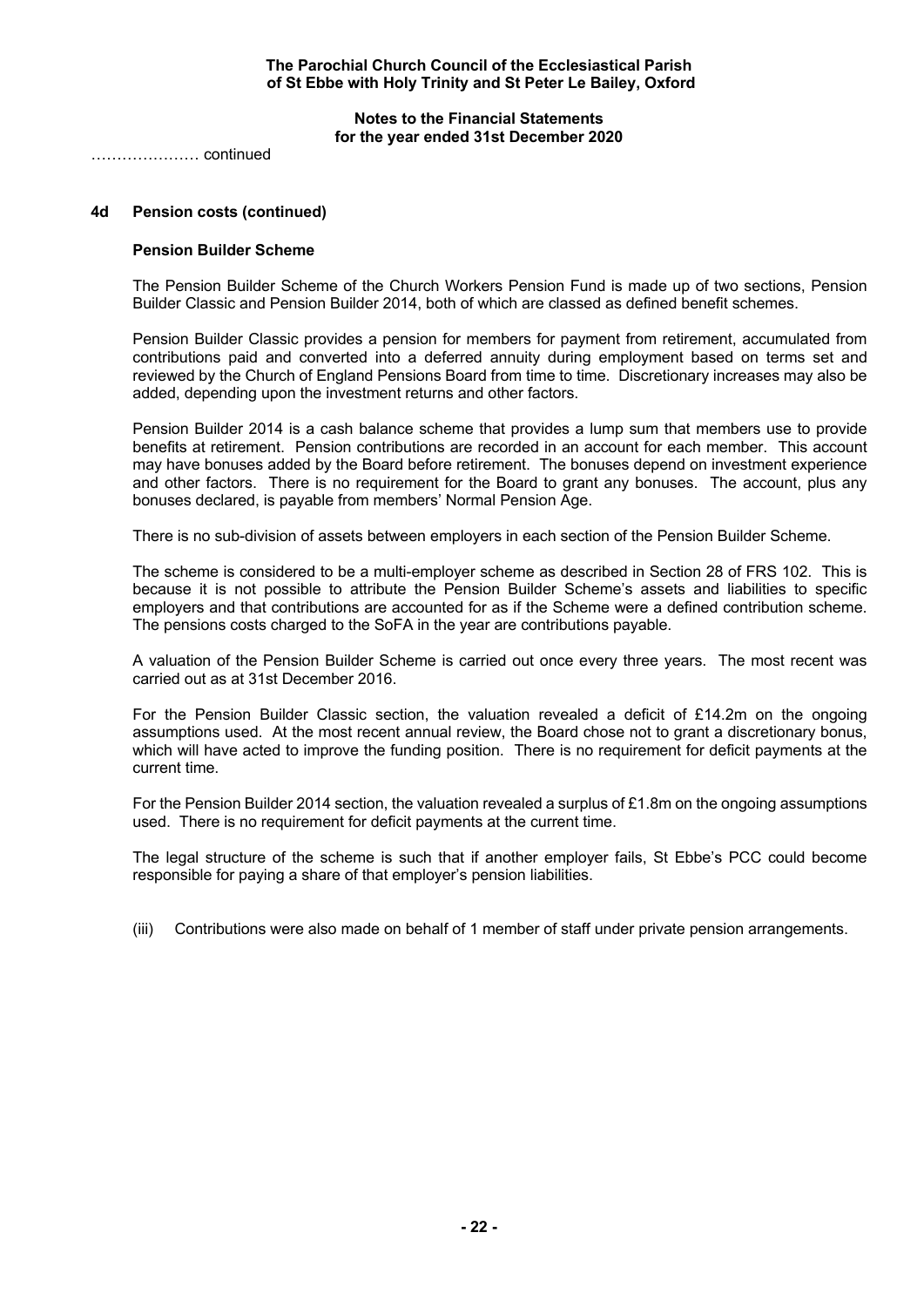### **Notes to the Financial Statements for the year ended 31st December 2020**

………………… continued

### **4e Analysis of support costs**

| 2020                                  | General<br><b>Unrestricted</b><br><b>Funds</b><br>£ | <b>Restricted</b><br><b>Funds</b><br>£ | Total<br>2020<br>£ |
|---------------------------------------|-----------------------------------------------------|----------------------------------------|--------------------|
| Payroll and pension for admin staff   | 214,642                                             | 40,668                                 | 255,310            |
| Stationery, printing and photocopying | 6,646                                               | 2,572                                  | 9,218              |
| Postage, phone and internet           | 9,942                                               | 2,781                                  | 12,723             |
| Equipment                             | 4,747                                               |                                        | 4,747              |
| Auditor's fees<br>- audit             | 6,936                                               |                                        | 6,936              |
| payroll administration                | 2,154                                               |                                        | 2,154              |
| other<br>$\overline{\phantom{0}}$     | 412                                                 |                                        | 412                |
| Legal and professional fees           | 2,064                                               | 768                                    | 2,832              |
| Other administration                  |                                                     | 2,733                                  | 2,733              |
| Bank charges                          | 871                                                 | 102                                    | 973                |
|                                       | 248,414                                             | 49,624                                 | 298,038            |
|                                       |                                                     |                                        |                    |

| 2019                                  | General<br><b>Unrestricted</b><br><b>Funds</b><br>£ | <b>Restricted</b><br><b>Funds</b><br>£ | <b>Total</b><br>2019<br>£ |
|---------------------------------------|-----------------------------------------------------|----------------------------------------|---------------------------|
| Payroll and pension for admin staff   | 168,464                                             | 31,371                                 | 199,835                   |
| Stationery, printing and photocopying | 11,833                                              | 3,752                                  | 15,585                    |
| Postage, phone and internet           | 17,255                                              | 2,353                                  | 19,608                    |
| Equipment                             | 4,036                                               | 1,256                                  | 5,292                     |
| Auditor's fees<br>- audit             | 4,608                                               |                                        | 4,608                     |
| payroll administration                | 2,102                                               |                                        | 2,102                     |
| Legal and professional fees           | 5,648                                               |                                        | 5,648                     |
| Other administration                  |                                                     | 2,155                                  | 2,155                     |
| Bank charges                          | 1,224                                               | 93                                     | 1,317                     |
|                                       | 215,170                                             | £ 40,980                               | £ 256,150                 |
|                                       |                                                     |                                        |                           |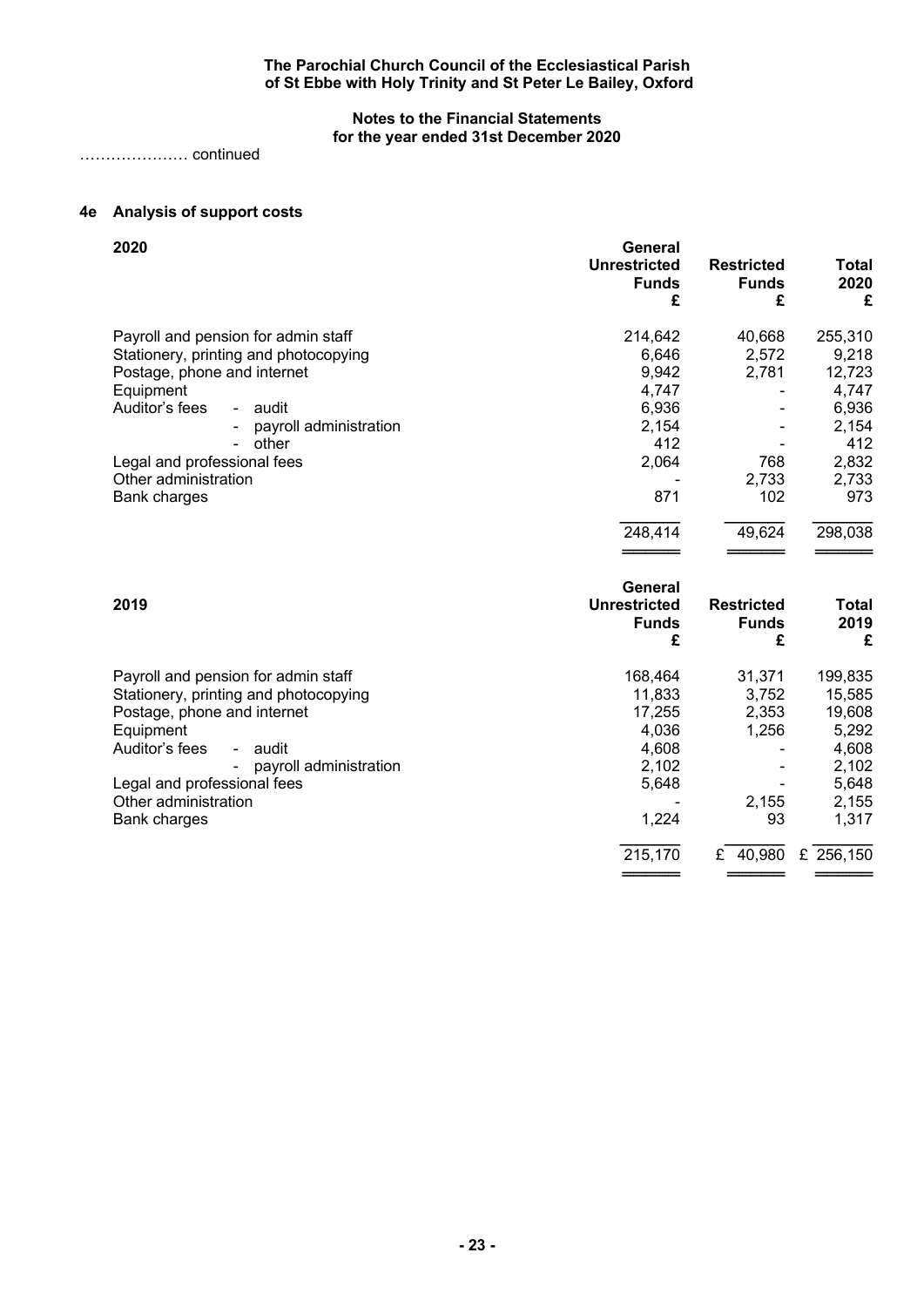### **Notes to the Financial Statements for the year ended 31st December 2020**

………………… continued

**5. Fixed assets**

| 5а | <b>Tangible fixed assets</b> | <b>Freehold</b><br><b>Property</b><br>Parish<br><b>Centre</b><br>£ | Leasehold<br><b>Property</b><br>Penny-<br>farthing<br>£ | Total<br>£   |
|----|------------------------------|--------------------------------------------------------------------|---------------------------------------------------------|--------------|
|    | <b>Cost or Valuation</b>     |                                                                    |                                                         |              |
|    | At 1st January 2020          | 729,832                                                            | 564,000                                                 | 1,293,832    |
|    | Cost or valuation c/f        | 729,832                                                            | 564,000                                                 | 1,293,832    |
|    | <b>Depreciation</b>          |                                                                    |                                                         |              |
|    | At 1st January 2020          | 68,902                                                             | 225,600                                                 | 294,502      |
|    | Charge for the year          | 36,492                                                             | 112,800                                                 | 149,292      |
|    | <b>Depreciation c/f</b>      | 105,394                                                            | 338,400                                                 | 443,794      |
|    | Net book value               |                                                                    |                                                         |              |
|    | At 31st December 2020        | 624,438                                                            | 225,600                                                 | 850,038      |
|    | At 31st December 2019        | 660,930                                                            | 338,400<br>£                                            | 999,330<br>£ |
|    |                              |                                                                    |                                                         |              |

# **5b Investment fixed assets**

### **Investment Funds**

|                                                              | St Ebbe's<br><b>Ecclesiastical</b><br><b>Charity</b> | <b>Hardship</b><br><b>Fund</b><br>£ | <b>Total</b><br>Ŝ. |
|--------------------------------------------------------------|------------------------------------------------------|-------------------------------------|--------------------|
| Market value at 1st January 2020<br>Increase during the year | 83,988<br>5,372                                      | 148,973<br>9.659                    | 232,961<br>15,031  |
| Market value at 31st December 2020                           | 89,360                                               | 158,632                             | 247,992            |

Investment Funds held by the St Ebbe's Ecclesiastical Charity: see Note 1.

Investments in common investment funds are included at bid price.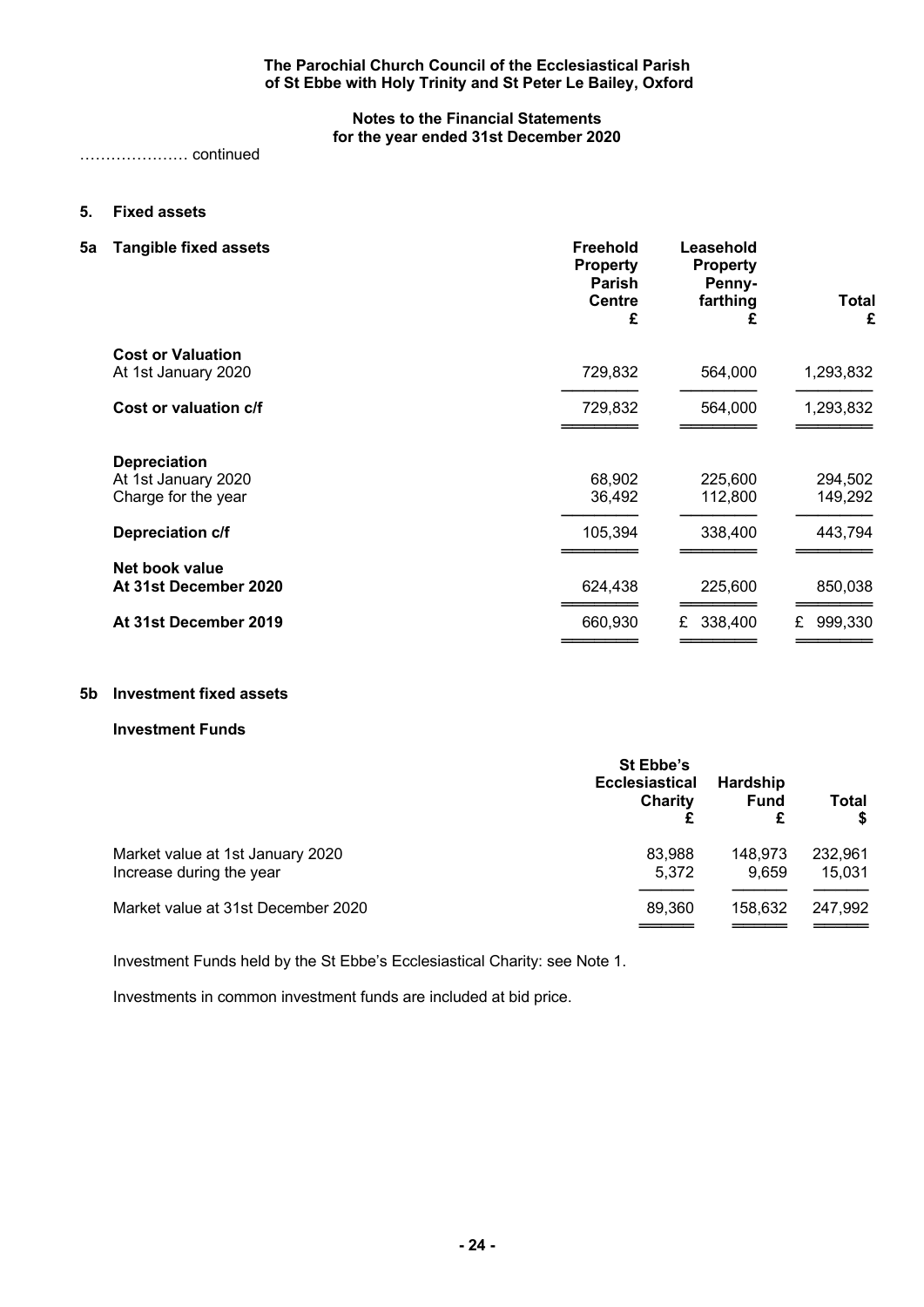### **Notes to the Financial Statements for the year ended 31st December 2020**

………………… continued

### **6. Analysis of net assets by fund**

|                            | General<br>unrestricted<br>funds<br>£ | <b>Restricted</b><br>funds<br>£ | <b>Total</b><br>funds<br>2020<br>£ |
|----------------------------|---------------------------------------|---------------------------------|------------------------------------|
| Tangible fixed assets      | 237,688                               | 612,350                         | 850,038                            |
| Investments                |                                       | 247,992                         | 247,992                            |
| Current assets             | 447,228                               | 206,695                         | 653,923                            |
| <b>Current liabilities</b> | (59, 638)                             | (65, 432)                       | (125,070)                          |
| Pension provision          | (17,000)                              |                                 | (17,000)                           |
|                            | 608,008                               | 1,001,875                       | 1,609,883                          |

|                            | General<br>unrestricted<br>funds<br>£ | <b>Restricted</b><br>funds<br>£ | Total<br>funds<br>2019<br>£ |
|----------------------------|---------------------------------------|---------------------------------|-----------------------------|
| Tangible fixed assets      | 173,903                               | 825,427                         | 999,330                     |
| Investments                |                                       | 232,961                         | 232,961                     |
| <b>Current assets</b>      | 483,660                               | 166,505                         | 650,165                     |
| <b>Current liabilities</b> | (93, 834)                             | (203,968)                       | (297, 802)                  |
| Pension provision          | (19,000)                              |                                 | (19,000)                    |
|                            | 544,729                               | 1,020,925                       | 1,565,654                   |

# **7. Debtors**

|                        | 2020<br>£ | 2019<br>£ |
|------------------------|-----------|-----------|
| Trade debtors          | 976       |           |
| Income tax recoverable | 34,514    | 27,622    |
| Other debtors          | 122,376   | 891       |
| Prepayments            | 12,160    | 21,807    |
|                        |           |           |
|                        | 170,026   | 50,320    |

══════ ══════

# **8. Liabilities: amounts falling due within one year**

|                              | 2020    | 2019      |
|------------------------------|---------|-----------|
| Trade creditors              | 11,634  | 8,515     |
| Accruals and deferred income | 77,808  | 134,154   |
| Other creditors              | 262     | 43,377    |
| Loans                        | 35,366  | 111,756   |
|                              | 125,070 | £ 297,802 |
|                              |         |           |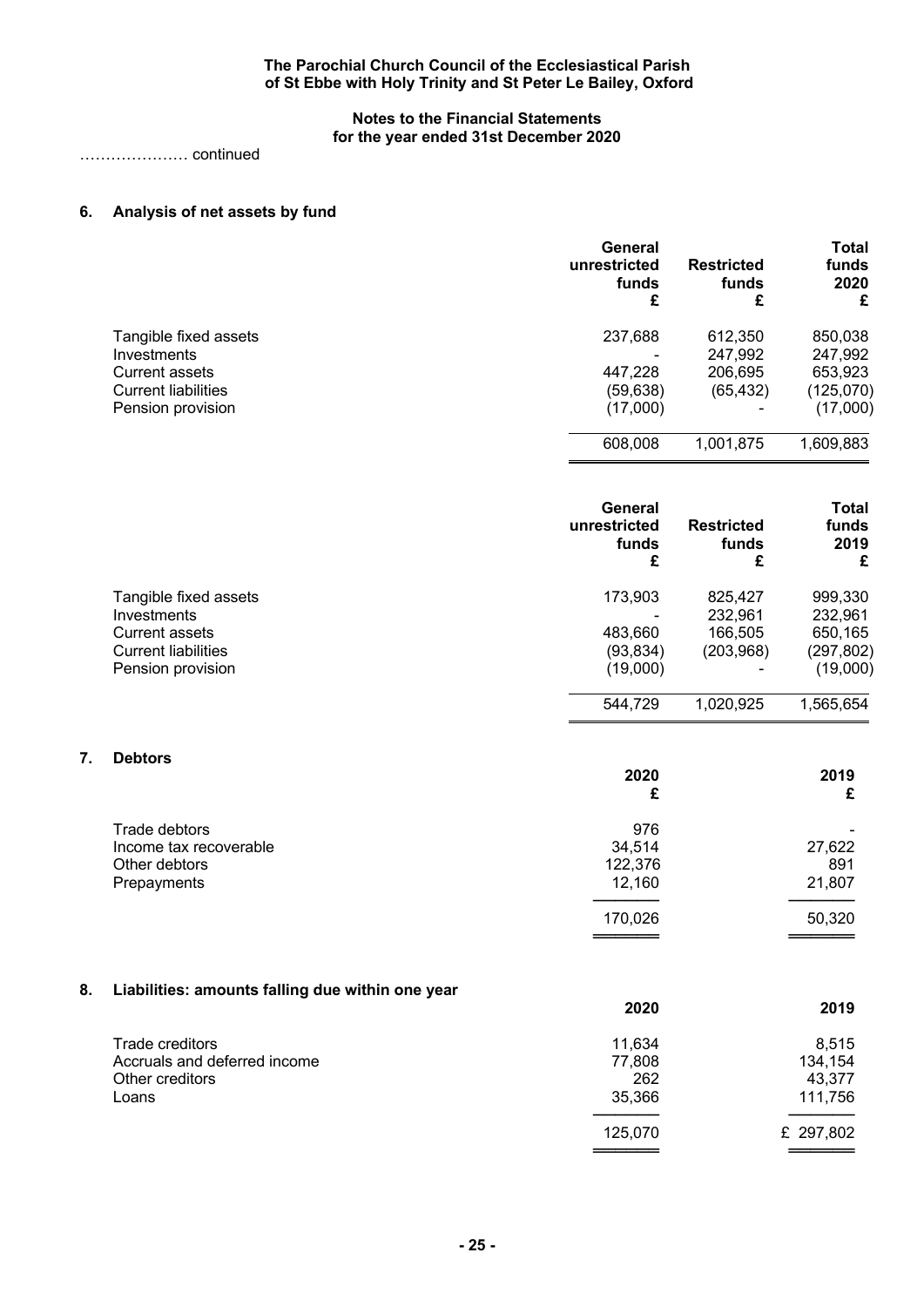## **Notes to the Financial Statements for the year ended 31st December 2020**

………………… continued

## **9. Provision**

Provision has been made for deficit funding plans in respect of the Church of England Funded Pension Scheme for stipendiary clergy. See note 4d(i).

### **10. Fund details**

|                                  | <b>Balance at</b> |               | Gain                   |                    |                  | <b>Balance at</b> |
|----------------------------------|-------------------|---------------|------------------------|--------------------|------------------|-------------------|
|                                  | 1/1/20            | <b>Income</b> | on<br>invest-<br>ments | <b>Expenditure</b> | <b>Transfers</b> | 31/12/20          |
|                                  | £                 | £             | £                      | £                  | £                | £                 |
| <b>Unrestricted</b>              |                   |               |                        |                    |                  |                   |
| General                          | 544.729           | 1,201,987     |                        | (1, 136, 552)      | (2, 156)         | 608,008           |
| <b>Restricted</b>                |                   |               |                        |                    |                  |                   |
| Headington                       | 109,115           | 395,715       |                        | (330, 946)         |                  | 173,884           |
| St Ebbe's Ecclesiastical Charity | 83,989            |               | 5,372                  |                    |                  | 89.361            |
| PA for Vaughan Roberts           |                   | 16.221        |                        | (16,221)           | -                |                   |
| Local Hardship Fund              | 174.862           | 8,704         | 9,659                  | (14,799)           |                  | 178,426           |
| Rector's Discretionary Fund      | 7.809             | 12,323        |                        | (17, 276)          |                  | 2,856             |
| <b>Student Ministry</b>          |                   | 74,734        |                        | (74,734)           |                  |                   |
| <b>Building Project</b>          | 645,150           | 60,122        |                        | (147, 924)         |                  | 557,348           |
| <b>Cowley Building</b>           |                   | 71,274        |                        | (73, 430)          | 2,156            |                   |
|                                  | 1.565.654         | 1,841,080     | 15,031                 | (1,811,882)        | -                | 1.609.883         |

|                                  | <b>Balance at</b><br>1/1/19 | Income    | Gain<br>on<br>invest-<br>ments | <b>Expenditure</b> | <b>Transfers</b> | <b>Balance at</b><br>31/12/19 |
|----------------------------------|-----------------------------|-----------|--------------------------------|--------------------|------------------|-------------------------------|
|                                  | £                           | £         | £                              | £                  | £                | £                             |
| <b>Unrestricted</b>              |                             |           |                                |                    |                  |                               |
| General                          | 422,122                     | 1.224.068 |                                | (1,051,531)        | (49, 930)        | 544,729                       |
| <b>Restricted</b>                |                             |           |                                |                    |                  |                               |
| Headington                       | 83.481                      | 386,037   |                                | (360,403)          |                  | 109,115                       |
| St Ebbe's Ecclesiastical Charity | 71,249                      | 2,306     | 12,740                         | (2,306)            |                  | 83,989                        |
| PA for Vaughan Roberts           |                             | 6,895     |                                | (6,895)            |                  |                               |
| Local Hardship Fund              | 159,853                     | 5,292     | 20,852                         | (11,135)           | -                | 174,862                       |
| Rector's Discretionary Fund      | 11,220                      | 16,675    |                                | (20,086)           |                  | 7,809                         |
| <b>Student Ministry</b>          |                             | 79,808    |                                | (79,808)           |                  |                               |
| <b>Building Project</b>          | 835.459                     | 49,077    |                                | (239,386)          |                  | 645,150                       |
| <b>Cowley Building</b>           | 14.650                      | 56,288    |                                | (120, 868)         | 49.930           |                               |
|                                  | 1,598,034                   | 1,826,446 | 33,592                         | (1,892,418)        |                  | 1,565,654                     |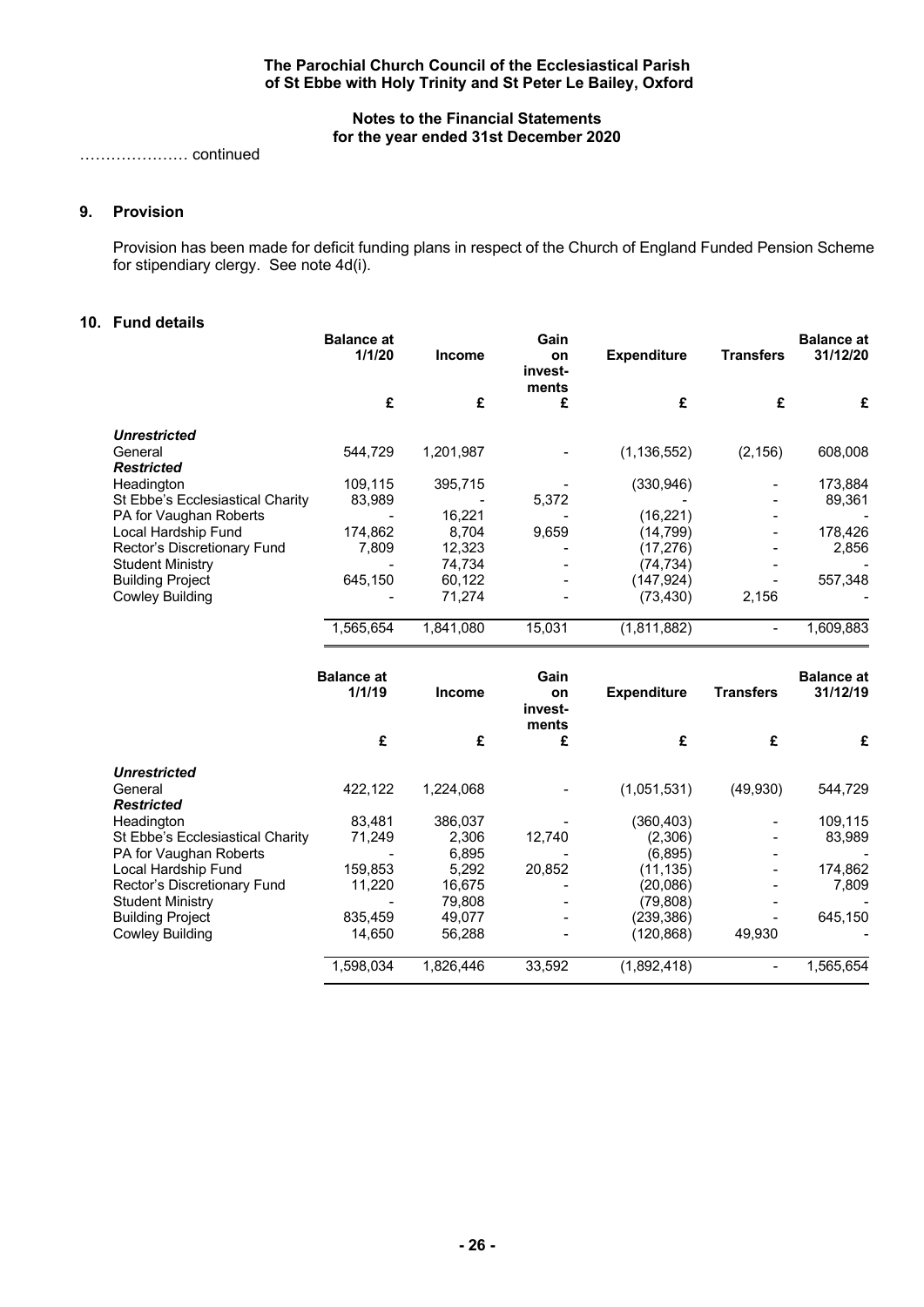#### **Notes to the Financial Statements for the year ended 31st December 2020**

………………… continued

# **10. Fund details (continued)**

The restricted fund: Headington represents the Headington branch of the church, which from 1st January 2009 became autonomous from the central branch from an accounting perspective.

The restricted fund: PA for Vaughan Roberts represents giving specifically for the purpose of contributing to the employment costs of a Personal Assistant for the Rector.

The restricted fund: Rector's Discretionary Fund represents income arising from royalties from publications of the Rector, which he has pledged to the PCC. In turn, the PCC has agreed that he has the discretion to direct where these payments should be made.

The restricted fund: Local Hardship Fund provides financial help to needy individuals with whom St Ebbe's PCC is associated, both within our congregations and our local community.

The restricted fund: Cowley Building represents giving specifically to establish a church plant at Cowley, and the related expenditure.

The Building Project fund represents monies collected for appeals to extend and alter our buildings and the expenditure on this work.

For the St Ebbe's Ecclesiastical Charity, please see Notes 1 and 5b.

Any proceeds from the PCC's former freehold property in Dale Close and the Parish Centre can be used for any ecclesiastical purpose affecting the Parish and are considered by the Trustees to be unrestricted assets.